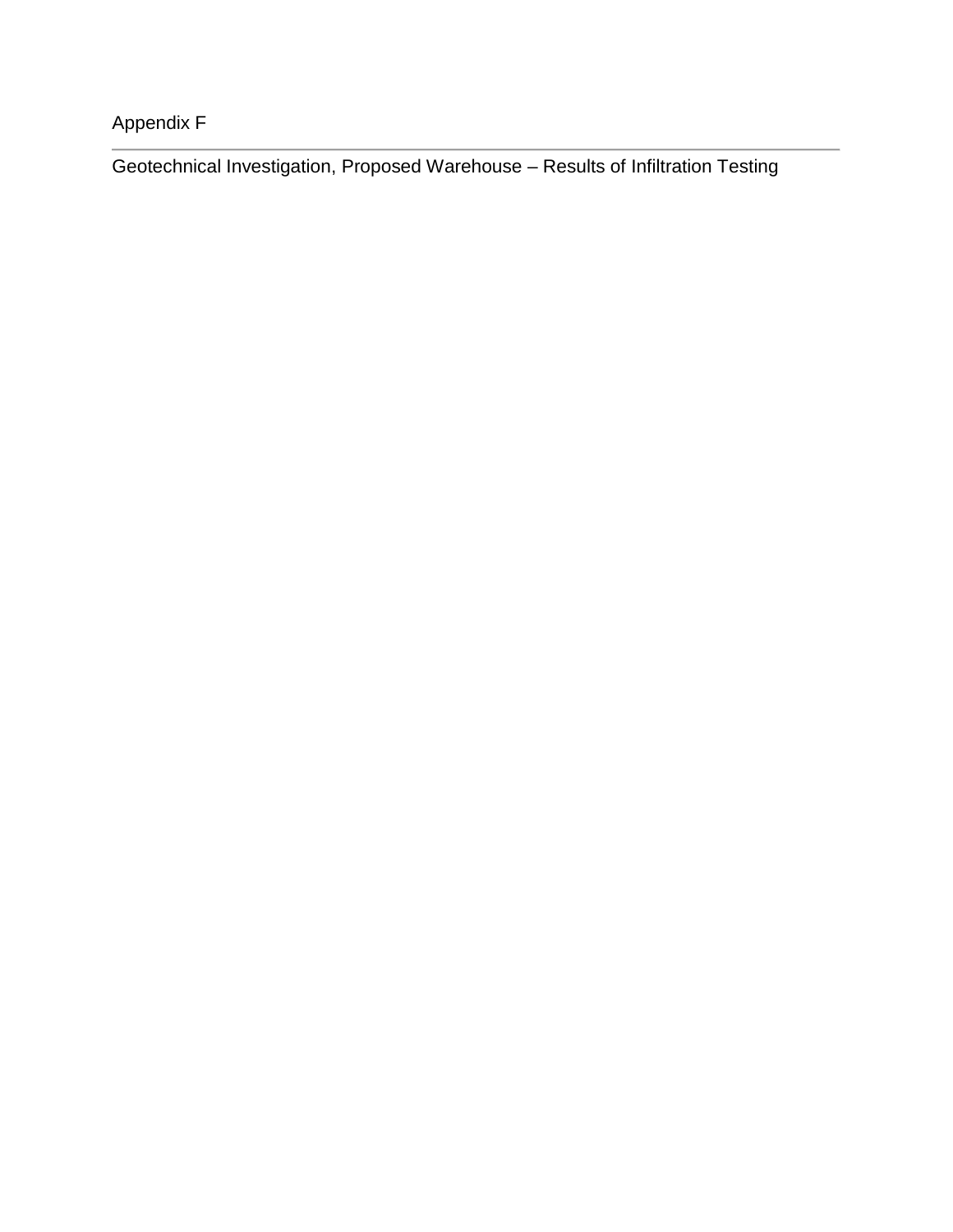February 13, 2020

Hillwood 901 Via Piemonte, Suite 175 Ontario, California 91764



- Attention: Mr. Josh Cox Vice President, Development
- Project No.: **20G101-2**
- Subject: **Results of Infiltration Testing** Proposed Warehouse East Side of Almond Avenue, South of Arrow Route San Bernardino County (Fontana area), California
- Reference: Geotechnical Investigation, Proposed Warehouse, East Side of Almond, South of Arrow Route, San Bernardino County (Fontana Area), California, prepared by Southern California Geotechnical, Inc. (SCG) for Hillwood, SCG Project No. 20G201-1.

## Dear Mr. Cox:

In accordance with your request, we have conducted infiltration testing at the subject site. We are pleased to present this report summarizing the results of the infiltration testing and our design recommendations.

## **Scope of Services**

The scope of services performed for this project was in general accordance with our Proposal No. 19P386, dated October 14, 2019. The scope of services included site reconnaissance, subsurface exploration, field and laboratory testing, and engineering analysis to determine the infiltration rates of the onsite soils. The infiltration testing was performed in general accordance with ASTM Test Method D-3385-03, Standard Test Method for Infiltration Rate of Soils in Field Using Double Ring Infiltrometer.

## **Site and Project Description**

The subject site is located on the east side of Almond Avenue,  $300\pm$  feet south of Arrow Route in an unincorporated portion of San Bernardino County near Fontana, California. The site is bounded to the north by a single-family residence and a vacant lot, to the west by Almond Avenue, to the south by a vacant lot and truck/trailer parking lot, and to the east by commercial/industrial buildings. The general location of the site is illustrated on the Site Location Map, included as Plate 1 of this report.

The site consists of two rectangular-shaped parcels which total  $9.49<sub>±</sub>$  acres in size. The northern parcel is developed with a single-family residence in the northwestern corner of the lot. The single-family residence is assumed to be a single-story structure of wood frame and stucco construction supported on conventional shallow foundations with a concrete slab-on-grade floor.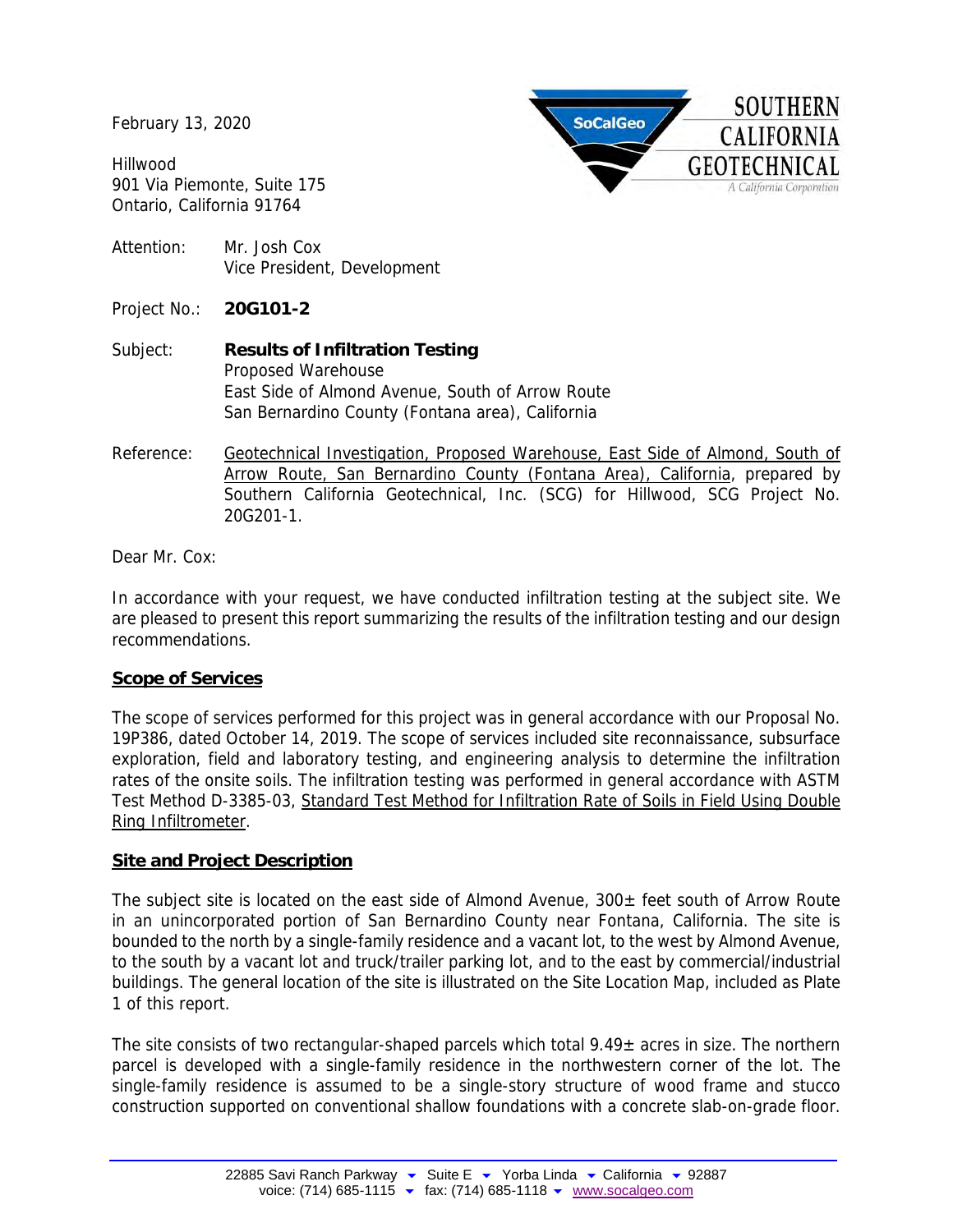Several large trees are located west of the residence. A berm is present in the southeast portion of this parcel and sloping toward the west at a gradient of  $1\pm$  percent. The berm appears to be up to  $3\frac{1}{2}$  feet higher compared to the surrounding topography. Ground surface cover on the berm consists of poorly graded gravel. The remainder of the northern parcel consists of exposed soils and sparse to moderate native grass and weed growth. The southern parcel is vacant and undeveloped. Several stockpiles of gravel are present in the northeastern portion of the southern parcel. Ground surface cover consists of exposed soils, sparse to moderate native grass and weed growth, and limited areas of debris (trash, furniture, and wood pallets) along the southern and eastern property lines.

Detailed topographic information was not available at the time of this report. Based on visual observations made at the time of the subsurface investigation and from elevation data obtained from Google Earth, the overall site topography generally slopes downward to the southwest at a gradient of  $1.5\pm$  percent, excluding the west sloping berm in the northern parcel.

## **Proposed Development**

A conceptual site plan for the proposed development was provided to our office by the client. Based on this site plan (Scheme 8), prepared by HPA Architecture, the site will be developed with one new warehouse located in the north-central area of the site. The new building will be  $186,167\pm$  ft<sup>2</sup> in size and will be constructed with dock-high doors along a portion of the south building wall. The building will be surrounded by asphaltic concrete pavements in the parking and drive lanes, Portland cement concrete pavements in the loading dock area, concrete flatwork and landscape planters throughout.

In addition, the proposed development will use on-site storm water infiltration. The infiltration system will likely consist of below-grade chambers located in the southeastern area of the site. Based on information provided by the civil engineer, Huitt-Zollars, Inc., the bottom of the infiltration system will be approximately 10 to 12 feet below existing site grades. We have been requested to perform infiltration testing within the proposed infiltration system.

We also understand this site will include on-site sewage disposal. The new septic system will likely include a new septic tank that connects to seepage pits. Percolation testing for the proposed seepage pits is discussed in a separate report.

## **Concurrent Studies**

A geotechnical investigation, performed in conjunction with this infiltration study consisted of six (6) borings, Boring Nos. 1 through Boring No. 6, advanced to depths of 20 to  $25\pm$  feet below the existing site grades. Additionally, two (2) trenches, T-1 and T-2, were excavated to depths of 5 to  $12\pm$  feet below the existing site grades. Percolation testing was also conducted in conjunction with the geotechnical investigation which consisted of three (3) borings, drilled to depths of 35 to 75± feet below the existing site grades within the proposed seepage pit area. The results of the geotechnical investigation and the percolation testing are presented in separate reports.

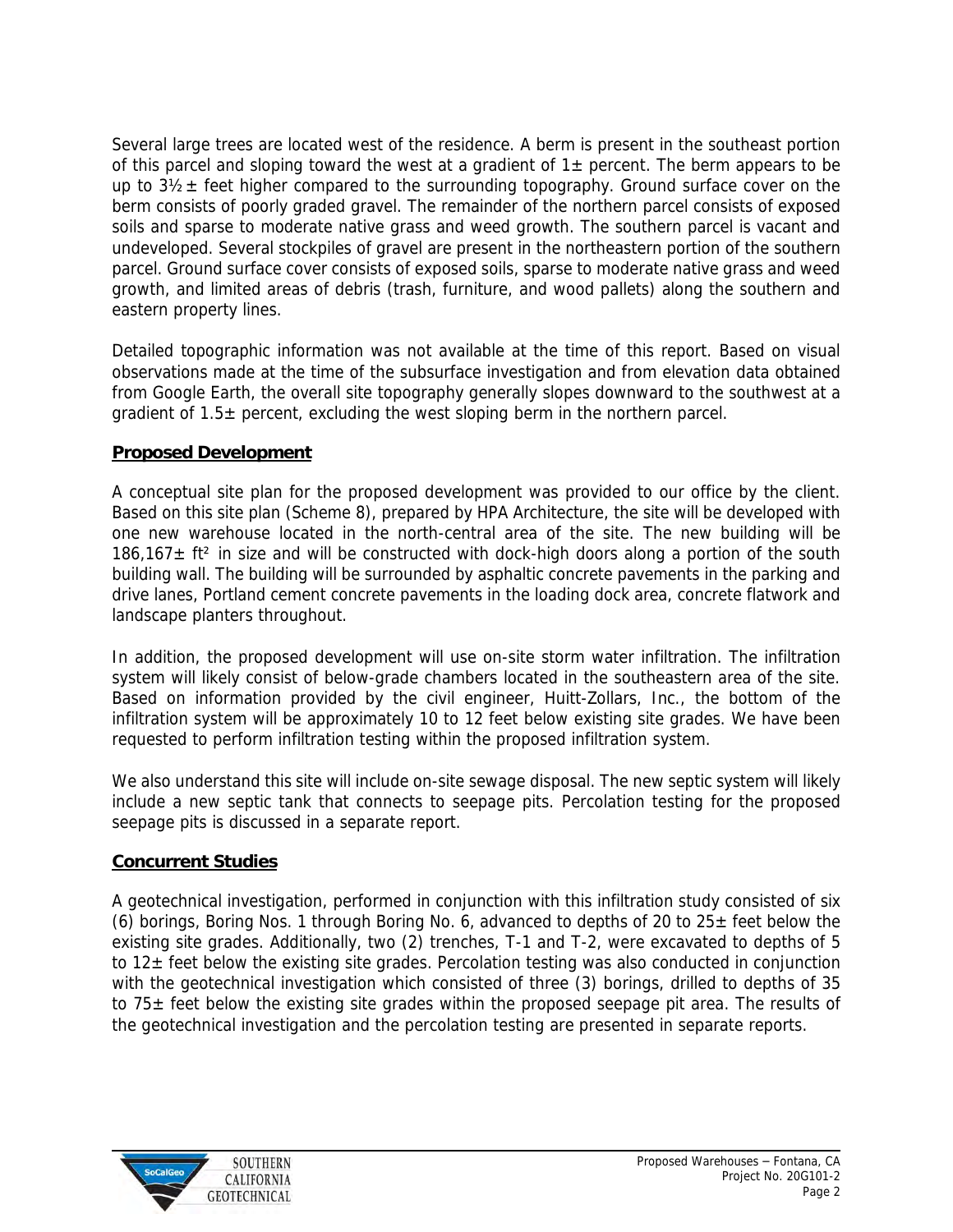# **Subsurface Exploration**

## Scope of Exploration

The subsurface exploration for the infiltration testing performed consisted of four (4) backhoeexcavated trenches, extending to depths of 10 to 12 feet below existing site grades. The trenches were logged during excavation by a member of our staff. The approximate locations of the infiltration trenches (identified as I-1, I-2, I-3, and I-4) are indicated on the Infiltration Test Location Plan, enclosed as Plate 2 of this report.

## Geotechnical Conditions

Fill soils were encountered at the ground surface at all of the trench locations extending to depths of 3 to  $4\pm$  feet below the existing site grades. At the trench locations, the fill soils generally consist of medium dense to dense silty fine to coarse sands with fine to coarse gravel, cobbles, and trace clay. At trench I-4, a clayey lens was observed within the artificial fill soils at depths of 2 to  $4\pm$  feet. In general, the fill soils possess a disturbed appearance and some samples contain artificial debris, such as plastic and metal, resulting in their classification as artificial fill.

Native alluvium was encountered below the fill soils at all of the infiltration trench locations. The native alluvial soils generally consist of medium dense to dense fine to coarse sands with variable amounts of fine to coarse gravel, cobbles, and silt, extending to at least the maximum depth explored of  $12\pm$  feet below the existing site grades. The Trench Logs, which illustrate the conditions encountered at the infiltration test locations, are included with this report.

# **Infiltration Testing**

We understand that the results of the testing will be used to prepare a preliminary design for the storm water infiltration system that will be used at the subject site. As previously mentioned, the infiltration testing was performed in general accordance with ASTM Test Method D-3385-03, Standard Test Method for Infiltration Rate of Soils in Field Using Double Ring Infiltrometer.

Two stainless steel infiltration rings were used for the infiltration testing. The outer infiltration ring is 2 feet in diameter and 20 inches in height. The inner infiltration ring is 1 foot in diameter and 20 inches in height. At the test locations, the outer ring was driven  $3\pm$  inches into the soil at the base of each trench. The inner ring was centered inside the outer ring and subsequently driven  $3\pm$  inches into the soil at the base of the trench. These drive depths were adequate for the existing soil conditions and no water seepage was observed during testing. The rings were driven into the soil using a ten-pound sledge hammer.

# Infiltration Testing Procedure

Infiltration testing was performed at four (4) trench locations, I-1, I-2, I-3, and I-4. The infiltration testing consisted of filling the inner ring and the annular space (the space between the inner and outer rings) with water, approximately 3 to 4 inches above the soil. To prevent the flow of water from one ring to the other, the water level in both the inner ring and the annular space between the rings was maintained at a constant head using float valves. The volume of water that was added to maintain a constant head in the inner ring and the annular space during each time

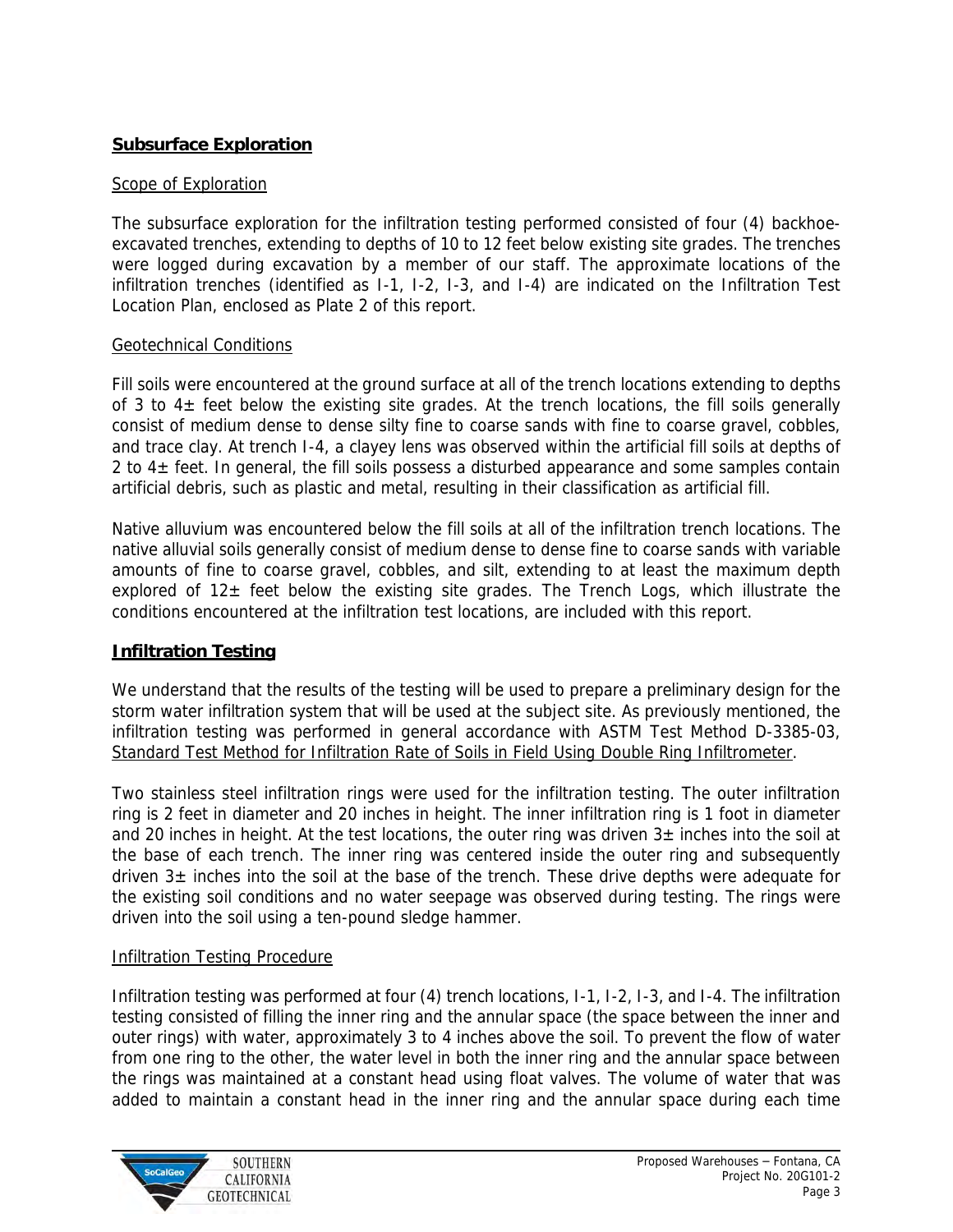interval was determined and recorded. A cap was placed over the rings to minimize the evaporation of water during the tests.

The schedule for readings was determined based on the observed soil type at the base of each backhoe-excavated trench. Based on the observed infiltration rate at each test location, the volumetric measurements were made at increments of 1 to 5 minutes. The water volume measurements are presented on the spreadsheets enclosed with this report. The infiltration rates for each of the timed intervals are also tabulated on these spreadsheets.

The infiltration rates for the infiltration tests are calculated in centimeters per hour and then converted to inches per hour. The rates are summarized below:

| nfiltration<br>Test No. | Depth<br>(feet) | Soil Description                                            | nfiltration Rate<br>(inches/hour) |
|-------------------------|-----------------|-------------------------------------------------------------|-----------------------------------|
| l - 1                   | 10              | Gravely fine to coarse Sand, some Cobbles                   | 6.2                               |
| $ -2$                   | 12              | Fine to coarse Sand, some fine to coarse Gravel             | 12.1                              |
| 1-3                     | 12 <sup>°</sup> | Fine to coarse Sand, some fine to coarse Gravel, trace Silt | 9.1                               |
| $-4$                    | 10              | Fine to coarse Sand, some fine to coarse Gravel             | 7.0                               |

# **Laboratory Testing**

## Moisture Content

The moisture contents for selected soil samples within the trenches were determined in accordance with ASTM D-2216 and are expressed as a percentage of the dry weight. These test results are presented on the Trench Logs.

## Grain Size Analysis

The grain size distribution of selected soils collected from the base of each infiltration test trench has been determined using a range of wire mesh screens. These tests were performed in general accordance with ASTM D-422 and/or ASTM D-1140. The weight of the portion of the sample retained on each screen is recorded and the percentage finer or coarser of the total weight is calculated. The results of the grainsize analysis are presented on Plates C-1 through C-4 of this report.

## **Design Recommendations**

Four (4) infiltration tests were performed at the subject site. As noted above, the calculated infiltration rates at the infiltration test locations range between 6.2 and 12.1 inches per hour. **Based on the results of Infiltration Test Nos. I-1, I-2, I-3, and I-4, we recommend an** 

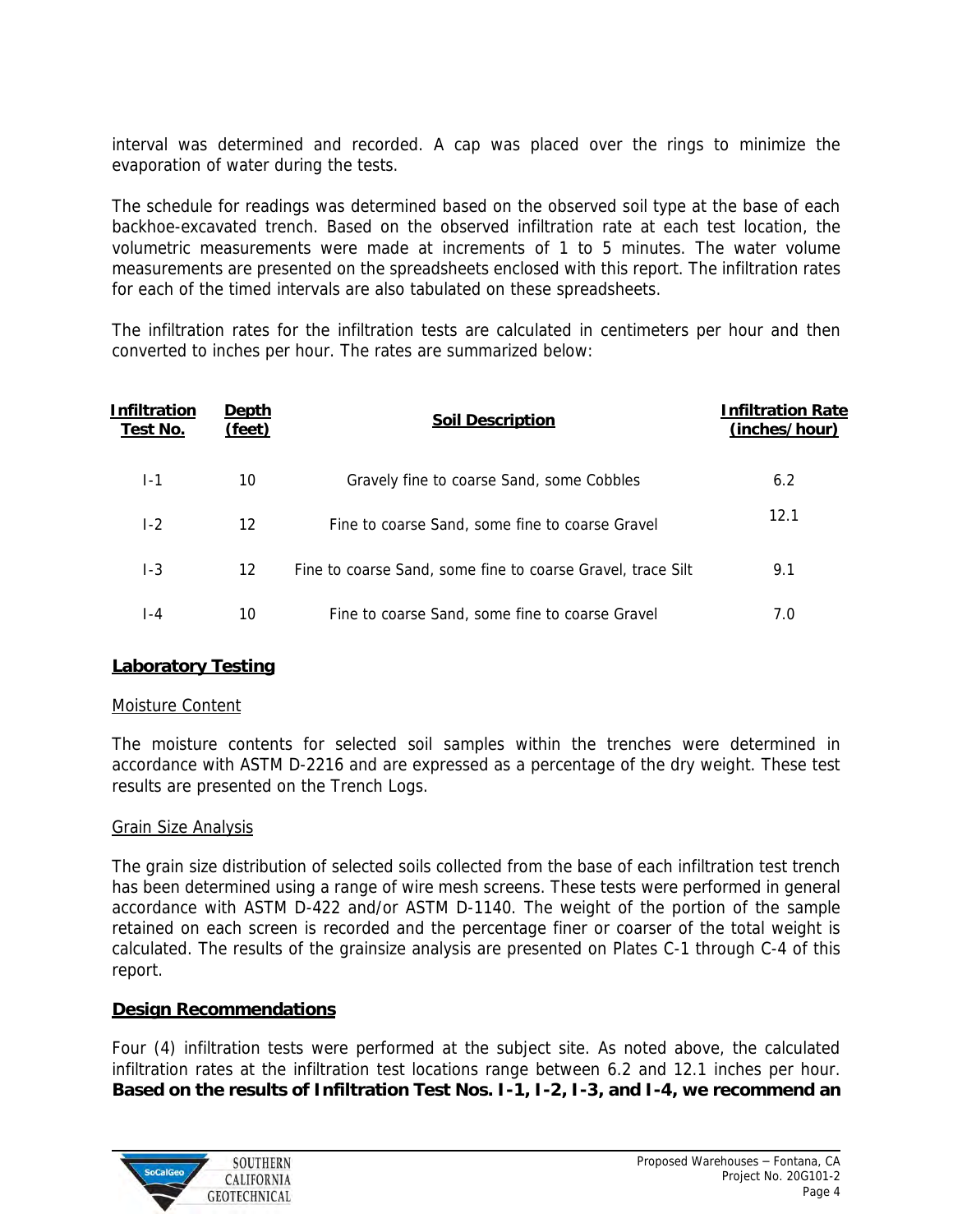**infiltration rate of 6.0 inches per hour be used for the design of the proposed infiltration system.**

We recommend that a representative from the geotechnical engineer be on-site during the construction of the proposed infiltration system to identify the soil classification at the base of the infiltration basin. It should be confirmed that the soils at the base of the proposed infiltration system corresponds with those presented in this report to ensure that the performance of the system will be consistent with the rates reported herein.

The design of the proposed storm water infiltration system should be performed by the project civil engineer, in accordance with the County of San Bernardino guidelines. However, it is recommended that the systems be constructed so as to facilitate removal of silt and clay, or other deleterious materials from any water that may enter the system. The presence of such materials would decrease the effective infiltration rates. **It is recommended that the project civil engineer apply an appropriate factor of safety. The infiltration rate recommended above is based on the assumption that only clean water will be introduced to the subsurface profile. Any fines, debris, or organic materials could significantly impact the infiltration rate.** It should be noted that the recommended infiltration rate is based on infiltration testing at four (4) discrete locations, and the overall infiltration rate of the storm water infiltration system could vary considerably.

## **Construction Considerations**

The infiltration rates presented in this report are specific to the tested locations and tested depths. Infiltration rates can be significantly reduced if the soils are exposed to excessive disturbance or compaction during construction. Therefore, the subgrade soils within proposed infiltration system areas should not be over-excavated, undercut or compacted in any significant manner. **It is recommended that a note to this effect be added to the project plans and/or specifications.**

## **Infiltration versus Permeability**

Infiltration rates are based on unsaturated flow. As water is introduced into soils by infiltration, the soils become saturated and the wetting front advances from the unsaturated zone to the saturated zone. Once the soils become saturated, infiltration rates become zero, and water can only move through soils by hydraulic conductivity at a rate determined by pressure head and soil permeability. The infiltration rates presented herein were determined in accordance with the ASTM Test Method D-3385-03 standard and are considered valid for the time and place of the actual test. Changes in soil moisture content will affect these infiltration rates. Infiltration rates should be expected to decrease until the soils become saturated. Soil permeability values will then govern groundwater movement. Permeability values may be on the order of 10 to 20 times less than infiltration rates. The system designer should incorporate adequate factors of safety and allow for overflow design into appropriate traditional storm drain systems, which would transport storm water off-site.

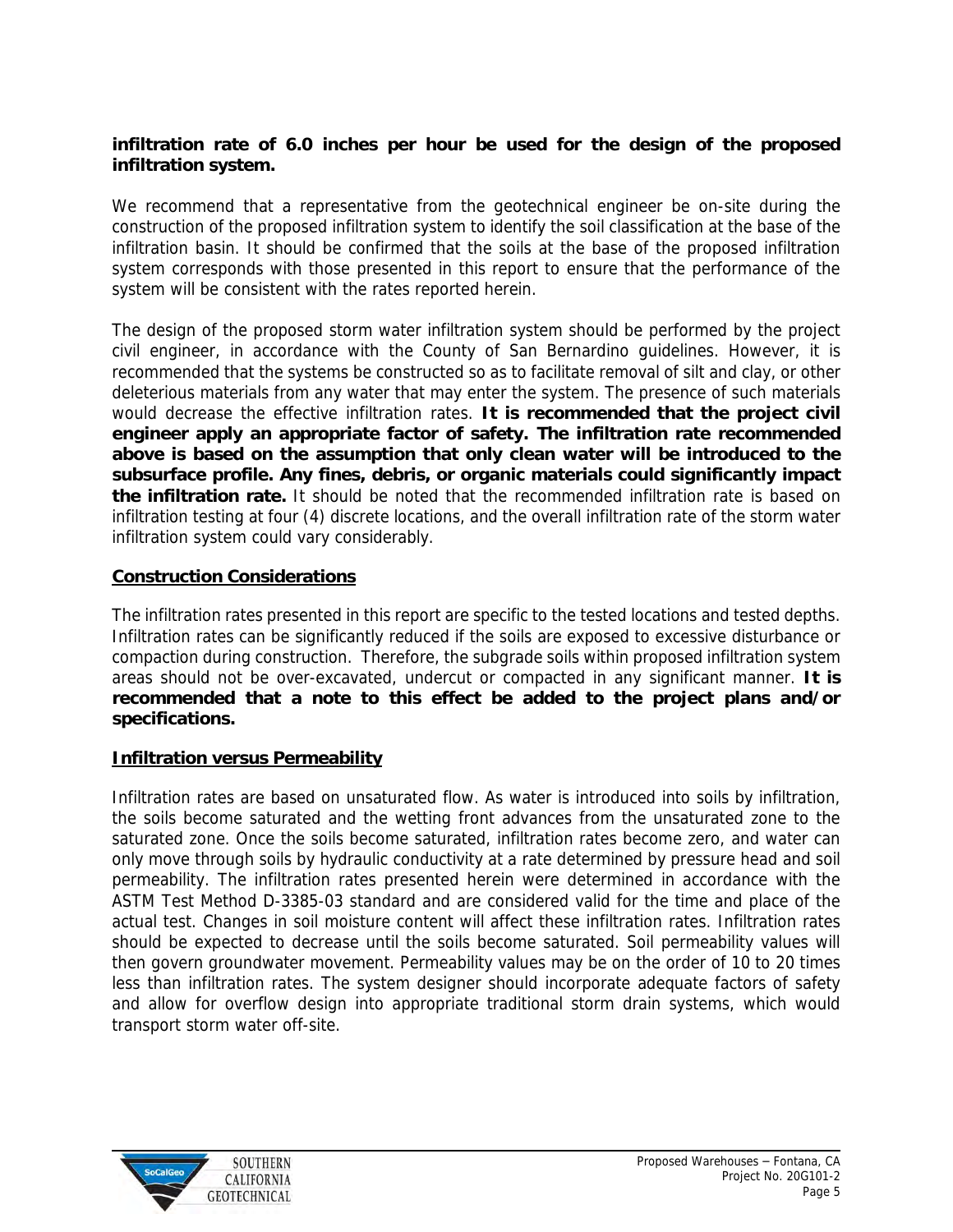# **Location of Infiltration Systems**

The use of on-site storm water infiltration systems carries a risk of creating adverse geotechnical conditions. Increasing the moisture content of the soil can cause the soil to lose internal shear strength and increase its compressibility, resulting in a change in the designed engineering properties. Overlying structures and pavements in the infiltration areas could potentially be damaged due to saturation of subgrade soils. **The proposed infiltration system for this site should be located at least 25 feet away from any structures, including retaining walls.**  Even with this provision of locating the infiltration system at least 25 feet from the buildings, it is possible that infiltrating water into the subsurface soils could have an adverse effect on the proposed or existing structures. It should also be noted that utility trenches which happen to collect storm water can also serve as conduits to transmit storm water toward the structure, depending on the slope of the utility trench. Therefore, consideration should also be given to the proposed locations of underground utilities which may pass near the proposed infiltration system.

# **General Comments**

This report has been prepared as an instrument of service for use by the client in order to aid in the evaluation of this property and to assist the architects and engineers in the design and preparation of the project plans and specifications. This report may be provided to the contractor(s) and other design consultants to disclose information relative to the project. However, this report is not intended to be utilized as a specification in and of itself, without appropriate interpretation by the project architect, structural engineer, and/or civil engineer. The design of the infiltration system is the responsibility of the civil engineer. The role of the geotechnical engineer is limited to determination of infiltration rate only. By using the design infiltration rates contained herein, the civil engineer agrees to indemnify, defend, and hold harmless the geotechnical engineer for all aspects of the design and performance of the infiltration system. The reproduction and distribution of this report must be authorized by the client and Southern California Geotechnical, Inc. Furthermore, any reliance on this report by an unauthorized third party is at such party's sole risk, and we accept no responsibility for damage or loss which may occur. The analysis of this site was based on a subsurface profile interpolated from limited discrete soil samples. While the materials encountered in the project area are considered to be representative of the total area, some variations should be expected between trench locations and testing depths. If the conditions encountered during construction vary significantly from those detailed herein, we should be contacted immediately to determine if the conditions alter the recommendations contained herein.

This report has been based on assumed or provided characteristics of the proposed development. It is recommended that the owner, client, architect, structural engineer, and civil engineer carefully review these assumptions to ensure that they are consistent with the characteristics of the proposed development. If discrepancies exist, they should be brought to our attention to verify that they do not affect the conclusions and recommendations contained herein. We also recommend that the project plans and specifications be submitted to our office for review to verify that our recommendations have been correctly interpreted. The analysis, conclusions, and recommendations contained within this report have been promulgated in accordance with generally accepted professional geotechnical engineering practice. No other warranty is implied or expressed.

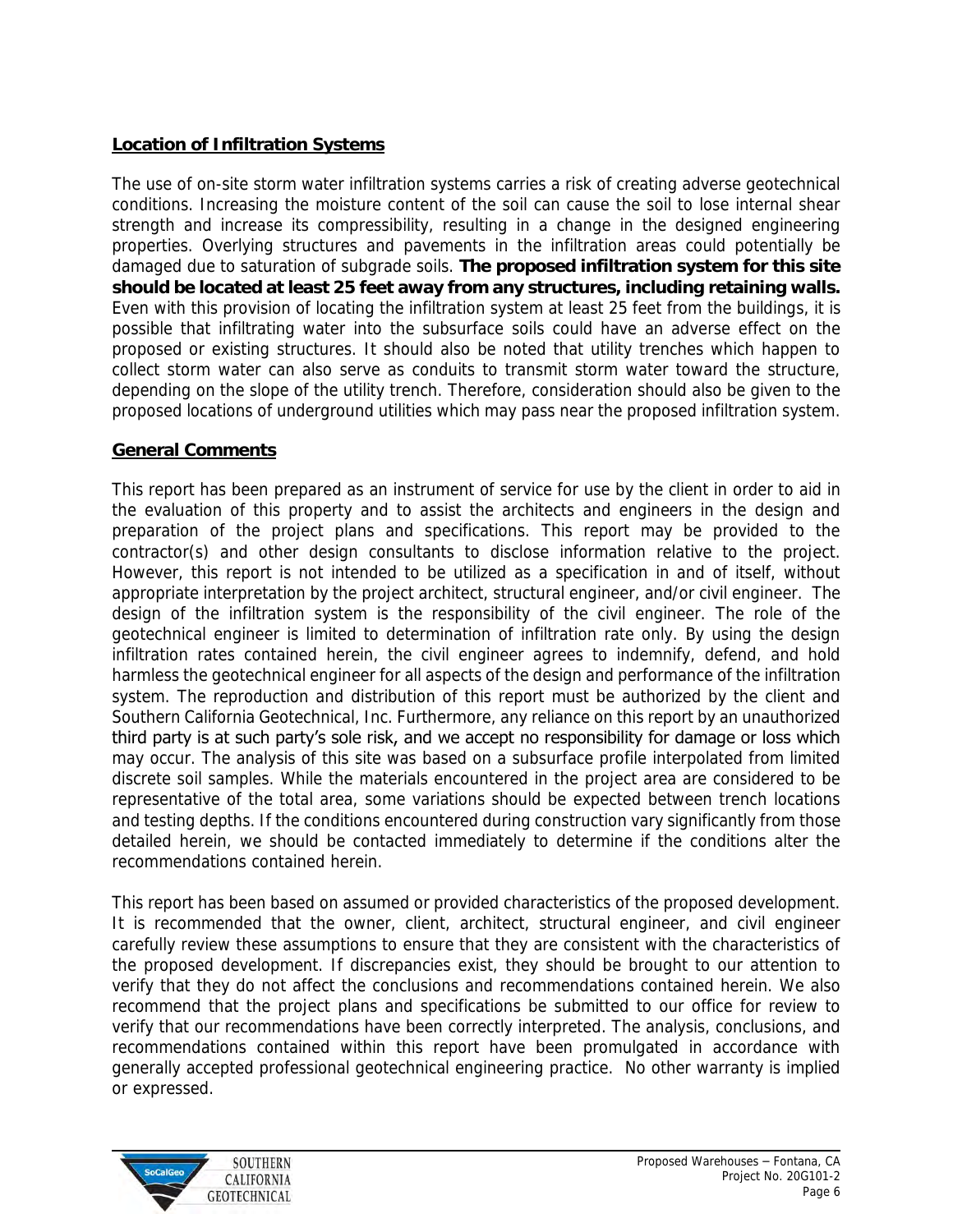# **Closure**

We sincerely appreciate the opportunity to be of service on this project. We look forward to providing additional consulting services during the course of the project. If we may be of further assistance in any manner, please contact our office.

No. 77915

**CIVI** OF

Respectfully Submitted,

# **SOUTHERN CALIFORNIA GEOTECHNICAL, INC.**

Jose A. Zuniga

Staff Engineer

 $1 w.1$ 

Daniel Nielsen, RCE 77915 Senior Engineer

Distribution: (1) Addressee

Enclosures: Plate 1 - Site Location Map Plate 2 - Infiltration Test Location Plan Trench Logs (4 pages) Infiltration Test Results Spreadsheets (4 pages) Grain Size Distribution Graphs (4 pages)

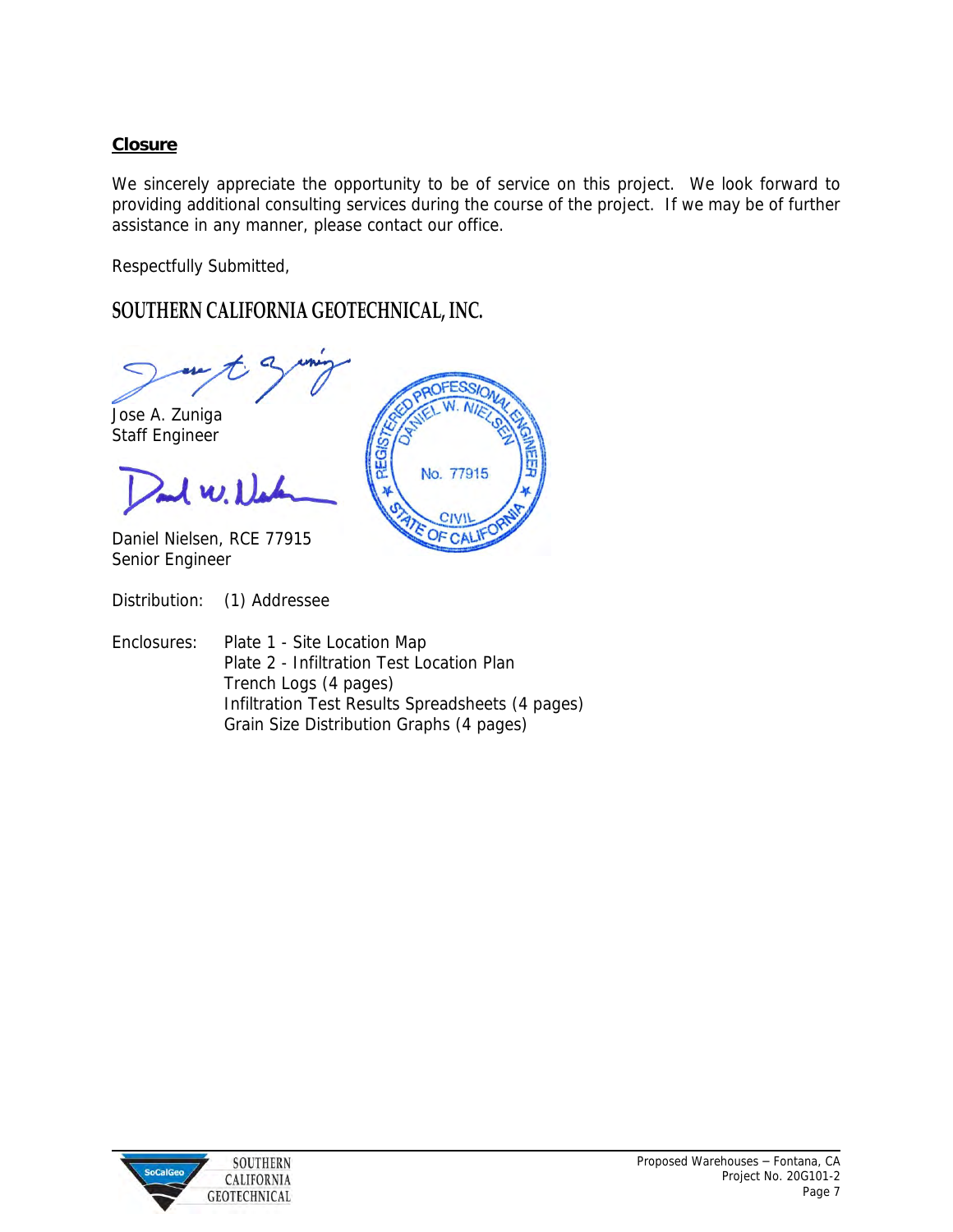

SCG PROJECT<br>20G101-2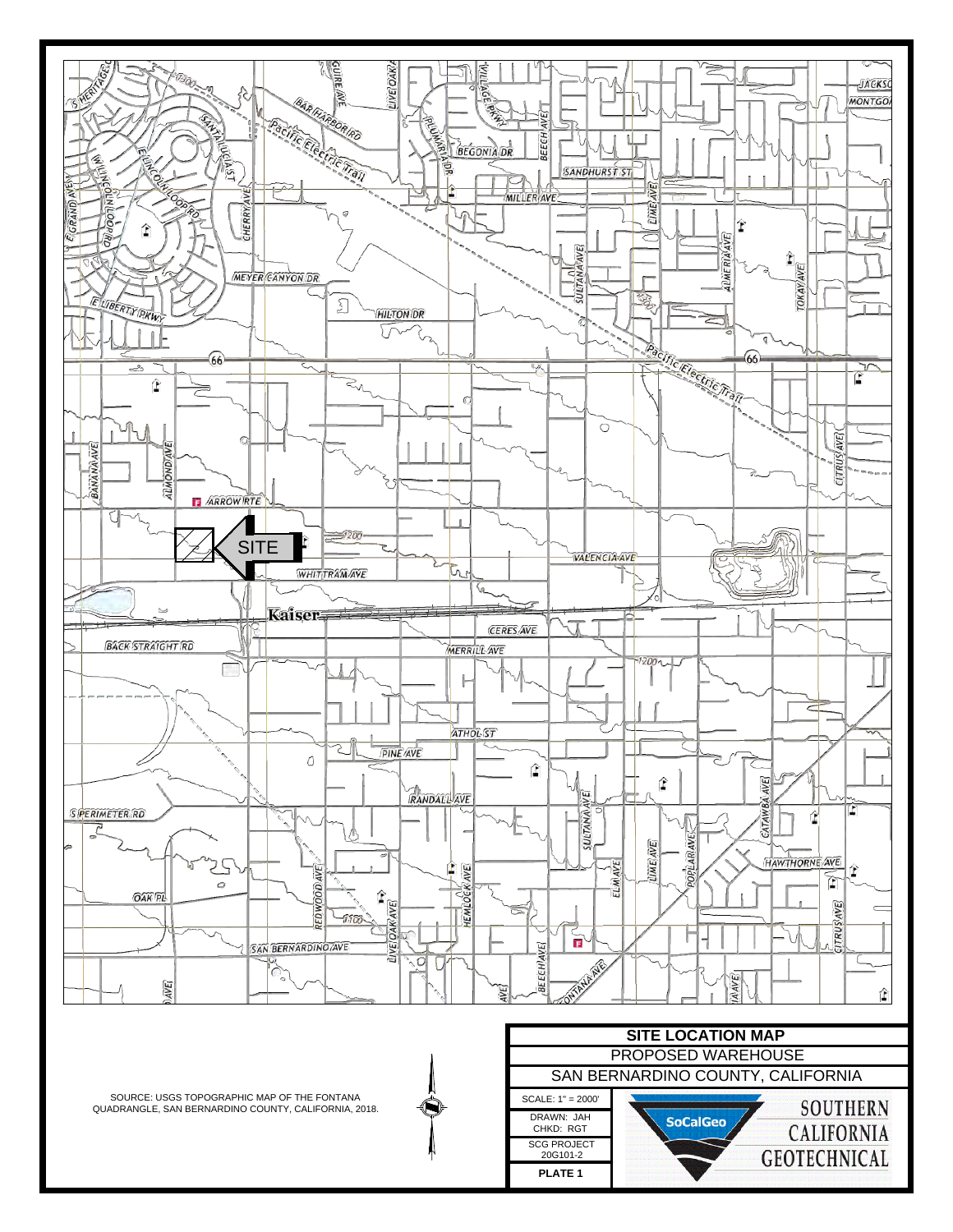





- 
- 



- 
- 

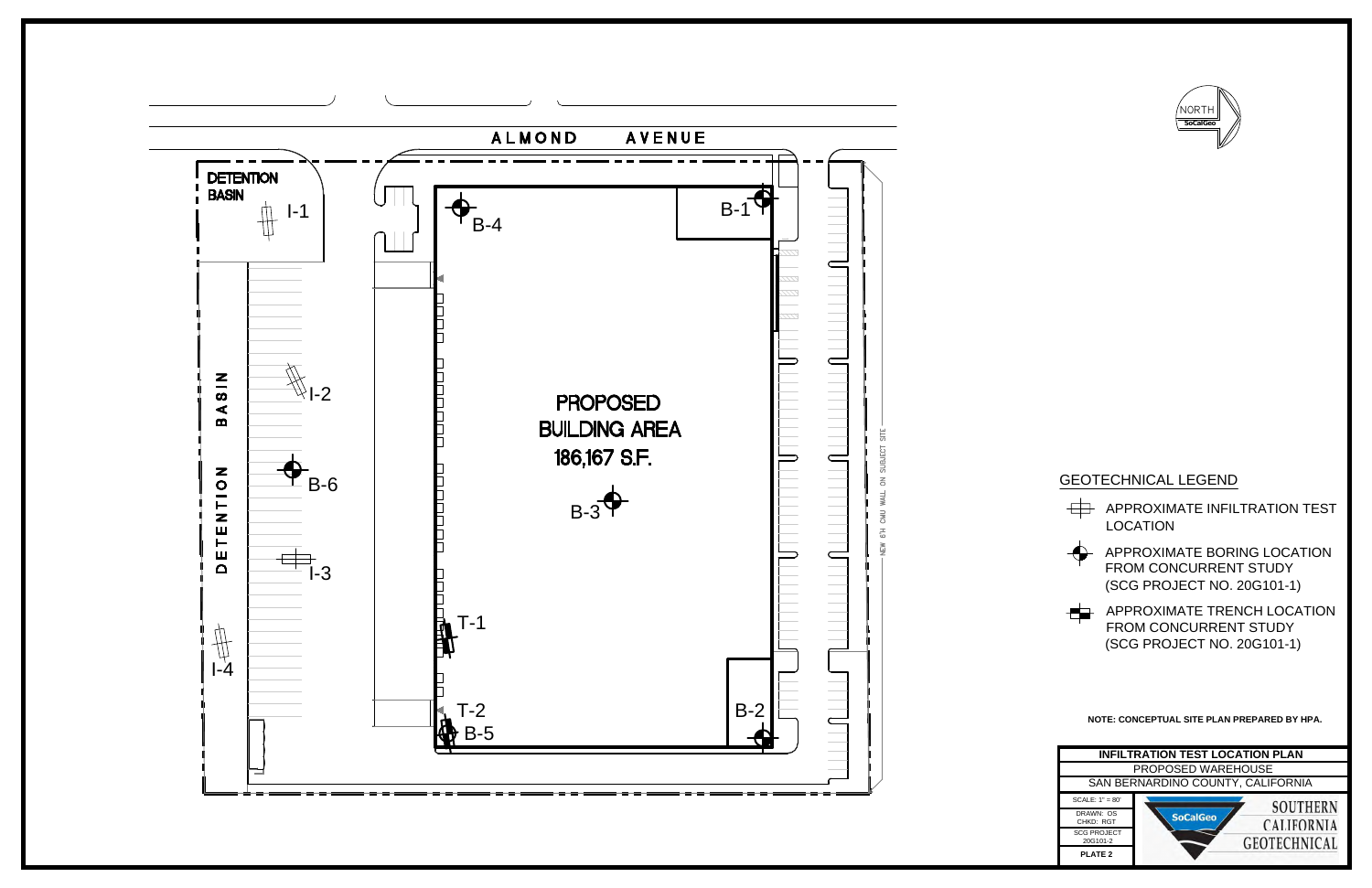|                                                                                                                           | SOUTHERN CALIFORNIA GEOTECHNICAL                                                                                                                                                                                                                                         | <b>TRENCH NO.</b><br>$I-1$                                                                                                                                                                                                |                    |
|---------------------------------------------------------------------------------------------------------------------------|--------------------------------------------------------------------------------------------------------------------------------------------------------------------------------------------------------------------------------------------------------------------------|---------------------------------------------------------------------------------------------------------------------------------------------------------------------------------------------------------------------------|--------------------|
| JOB NO.: 20G101-2                                                                                                         | <b>EQUIPMENT USED: Backhoe</b>                                                                                                                                                                                                                                           | <b>WATER DEPTH: Dry</b>                                                                                                                                                                                                   |                    |
| PROJECT: Proposed Warehouse                                                                                               | LOGGED BY: Ryan Bremer                                                                                                                                                                                                                                                   | SEEPAGE DEPTH: Dry                                                                                                                                                                                                        |                    |
| LOCATION: San Bernardino County, CA<br>DATE: 1-21-20                                                                      | <b>ORIENTATION: S 5 E</b>                                                                                                                                                                                                                                                | <b>READINGS TAKEN: At Completion</b>                                                                                                                                                                                      |                    |
| MOISTURE<br>DRY DENSITY<br>(PCF)<br>SAMPLE<br>DEPTH<br>(96)                                                               | <b>EARTH MATERIALS</b><br><b>DESCRIPTION</b>                                                                                                                                                                                                                             | <b>GRAPHIC REPRESENTATION</b><br>Metal<br>S <sub>5</sub> E<br>SCALE: $1" = 5'$<br>Plastic                                                                                                                                 |                    |
| 5<br>medium dense-damp                                                                                                    | A: FILL: Dark Brown Silty fine Sand, trace Clay, trace medium Sand,<br>some Cobbles, occasional fine to coarse Gravel, trace metal fragments<br>and plastic, mottled, medium dense to dense-damp<br>B: ALLUVIUM: Gray Brown fine to coarse Sand, trace Silt, trace Clay, | O<br>O<br>O<br>- 0<br>O.<br>$\left( \bigwedge \right)$<br>Ο<br>٥<br>$\overline{O}$<br>O<br>$\Omega$<br>$\Omega$<br>$\Omega$<br>$\mathbf{o}$<br>Gravel<br>Ω<br>n<br>$\left( \mathsf{B}\right)$<br>Ο<br>$\circ$<br>$\delta$ | $\circ$<br>Cobbles |
| 2.0<br>h.<br>10 <sup>°</sup><br>15                                                                                        | @10 feet abundant fine to coarse Gravel, some Cobbles, dense-damp<br>Trench Terminated @ 10 feet                                                                                                                                                                         |                                                                                                                                                                                                                           |                    |
| KEY TO SAMPLE TYPES:<br><b>B - BULK SAMPLE (DISTURBED)</b><br>R - RING SAMPLE 2-1/2" DIAMETER<br>(RELATIVELY UNDISTURBED) | <b>TRENCH LOG</b>                                                                                                                                                                                                                                                        | <b>PLATE B-1</b>                                                                                                                                                                                                          |                    |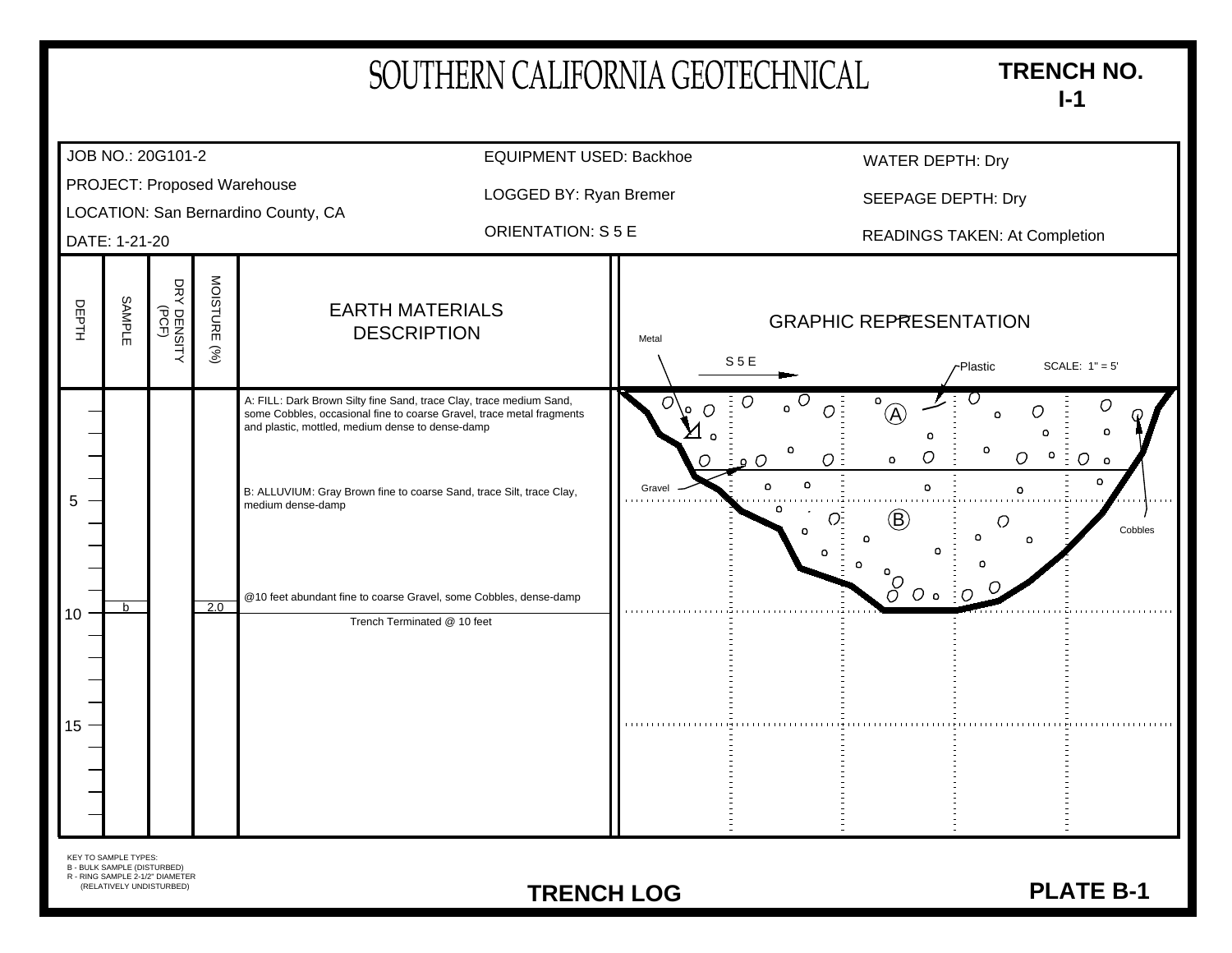| JOB NO.: 20G101-2<br>PROJECT: Proposed Warehouse<br>LOCATION: San Bernardino County, CA<br>DATE: 1/21/20<br>MOISTURE<br>DRY DENSITY<br>(PCF)<br><b>SAMPLE</b><br>DEPTH<br><b>EARTH MATERIALS</b><br><b>DESCRIPTION</b><br>(96)<br>A: FILL: Dark Brown Silty fine to coarse Sand, trace Clay, some fine to<br>coarse Gravel, some Cobbles, trace fine root fibers, trace metal<br>fragments, mottled, medium dense to dense-damp<br>B: ALLUVIUM: Gray Brown fine to coarse Sand, some fine to coarse<br>Gravel, trace Silt, occasional Cobbles, medium dense to dense-damp<br>5<br>@ 10 feet Light Gray | <b>EQUIPMENT USED: Backhoe</b><br>LOGGED BY: Ryan Bremer<br><b>ORIENTATION: S 35 E</b> | O<br>O  | S 35 E<br>Ω  | <b>GRAPHIC REPRESENTATION</b><br>$\mathsf{o}\,$<br>$\overline{(\mathbf{A})}$ | <b>WATER DEPTH: Dry</b><br>SEEPAGE DEPTH: Dry<br><b>READINGS TAKEN: At Completion</b><br>Ω | SCALE: $1" = 5'$<br>٥ | Metal<br>Fragments |
|--------------------------------------------------------------------------------------------------------------------------------------------------------------------------------------------------------------------------------------------------------------------------------------------------------------------------------------------------------------------------------------------------------------------------------------------------------------------------------------------------------------------------------------------------------------------------------------------------------|----------------------------------------------------------------------------------------|---------|--------------|------------------------------------------------------------------------------|--------------------------------------------------------------------------------------------|-----------------------|--------------------|
|                                                                                                                                                                                                                                                                                                                                                                                                                                                                                                                                                                                                        |                                                                                        |         |              |                                                                              |                                                                                            |                       |                    |
|                                                                                                                                                                                                                                                                                                                                                                                                                                                                                                                                                                                                        |                                                                                        |         |              |                                                                              |                                                                                            |                       |                    |
|                                                                                                                                                                                                                                                                                                                                                                                                                                                                                                                                                                                                        |                                                                                        |         |              |                                                                              |                                                                                            |                       |                    |
|                                                                                                                                                                                                                                                                                                                                                                                                                                                                                                                                                                                                        |                                                                                        |         |              |                                                                              |                                                                                            |                       |                    |
| 10 <sup>°</sup><br>4.0<br>h<br>Trench Terminated @ 12 feet<br>15                                                                                                                                                                                                                                                                                                                                                                                                                                                                                                                                       |                                                                                        | Cobbles | Ö<br>$\circ$ | $\overline{O}$<br>$\Omega$<br>$\circledR$<br>Ω<br>о                          | ٥<br>O<br>Ω<br>Ω<br>٥                                                                      | O                     | $\circ$<br>Ω       |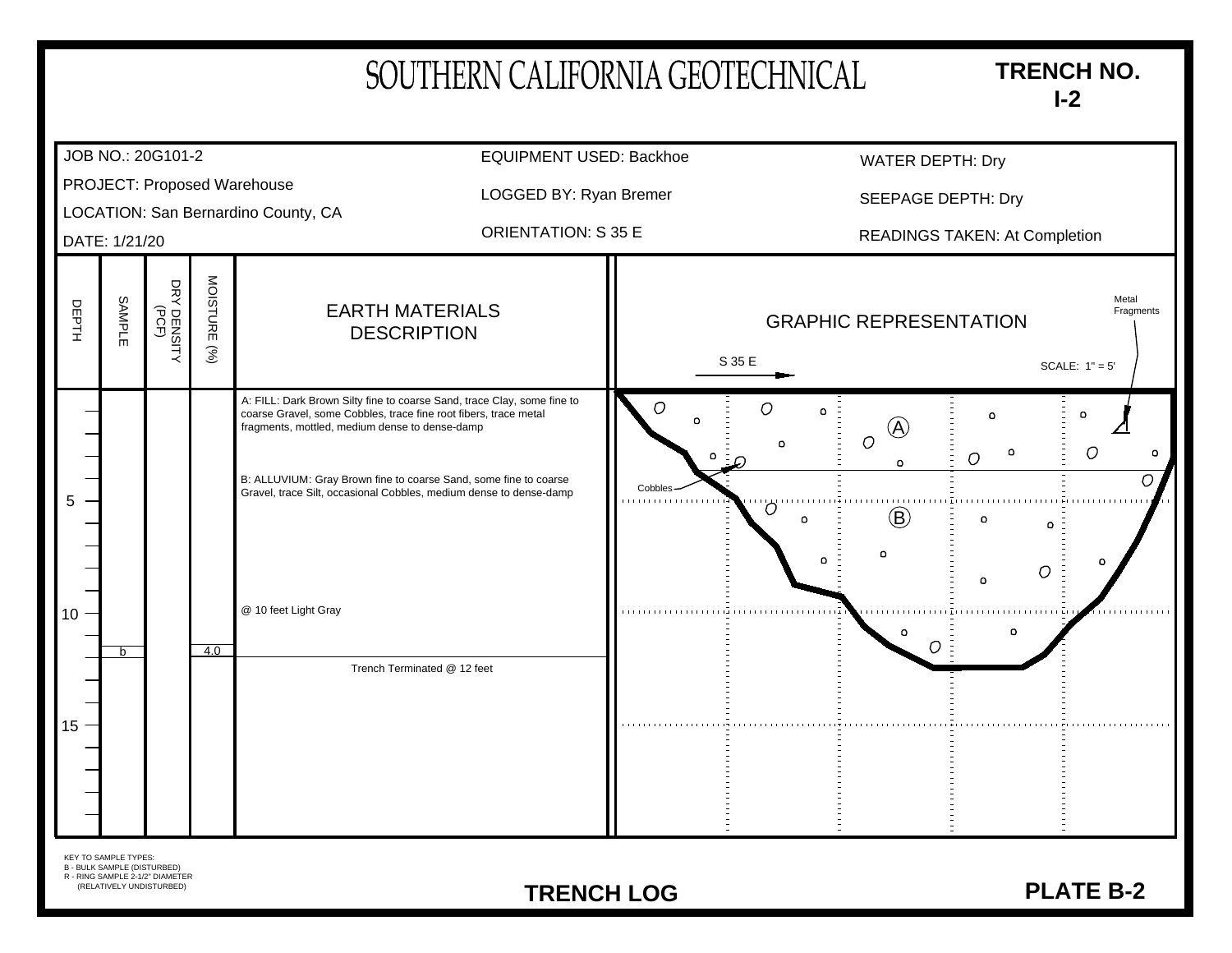|                                                                                                                | SOUTHERN CALIFORNIA GEOTECHNICAL                                                                                                                                                                               |                                                            |                               | <b>TRENCH NO.</b><br>$I-3$             |
|----------------------------------------------------------------------------------------------------------------|----------------------------------------------------------------------------------------------------------------------------------------------------------------------------------------------------------------|------------------------------------------------------------|-------------------------------|----------------------------------------|
| JOB NO.: 20G101-2                                                                                              | <b>EQUIPMENT USED: Backhoe</b>                                                                                                                                                                                 |                                                            | <b>WATER DEPTH: Dry</b>       |                                        |
| PROJECT: Proposed Warehouse                                                                                    | LOGGED BY: Ryan Bremer                                                                                                                                                                                         |                                                            | SEEPAGE DEPTH: Dry            |                                        |
| LOCATION: San Bernardino County, CA<br>DATE: 1-22-20                                                           | <b>ORIENTATION: N 90 E</b>                                                                                                                                                                                     |                                                            |                               | <b>READINGS TAKEN: At Completion</b>   |
| MOISTURE<br>DRY DENSITY<br>ORY DENSITY<br><b>SAMPLE</b><br>DEPTH<br>(%)                                        | <b>EARTH MATERIALS</b><br><b>DESCRIPTION</b>                                                                                                                                                                   | N 90 E                                                     | <b>GRAPHIC REPRESENTATION</b> | Gravel<br>SCALE: $1" = 5'$<br>-Plastic |
| A: SLAB: 6-inchs PCC<br>5<br>Gravel, occasional Cobbles, trace Silt, loose-damp<br>10 <sup>°</sup><br>2.0<br>b | B: FILL: Dark Gray Silty fine to coarse Sand, some fine to coarse Gravel,<br>occasional Cobbles, trace plastic, medium dense to dense-damp<br>C: ALLUVIUM: Light Gray fine to coarse Sand, some fine to coarse | Cobbles-<br>in mana mana sa mga barangay.<br>Ka<br>$\circ$ | (B)<br>O<br>٥                 | Ω<br>ng mumumum<br>Ω                   |
| $15 -$                                                                                                         | Trench Terminated @ 12 feet                                                                                                                                                                                    |                                                            |                               |                                        |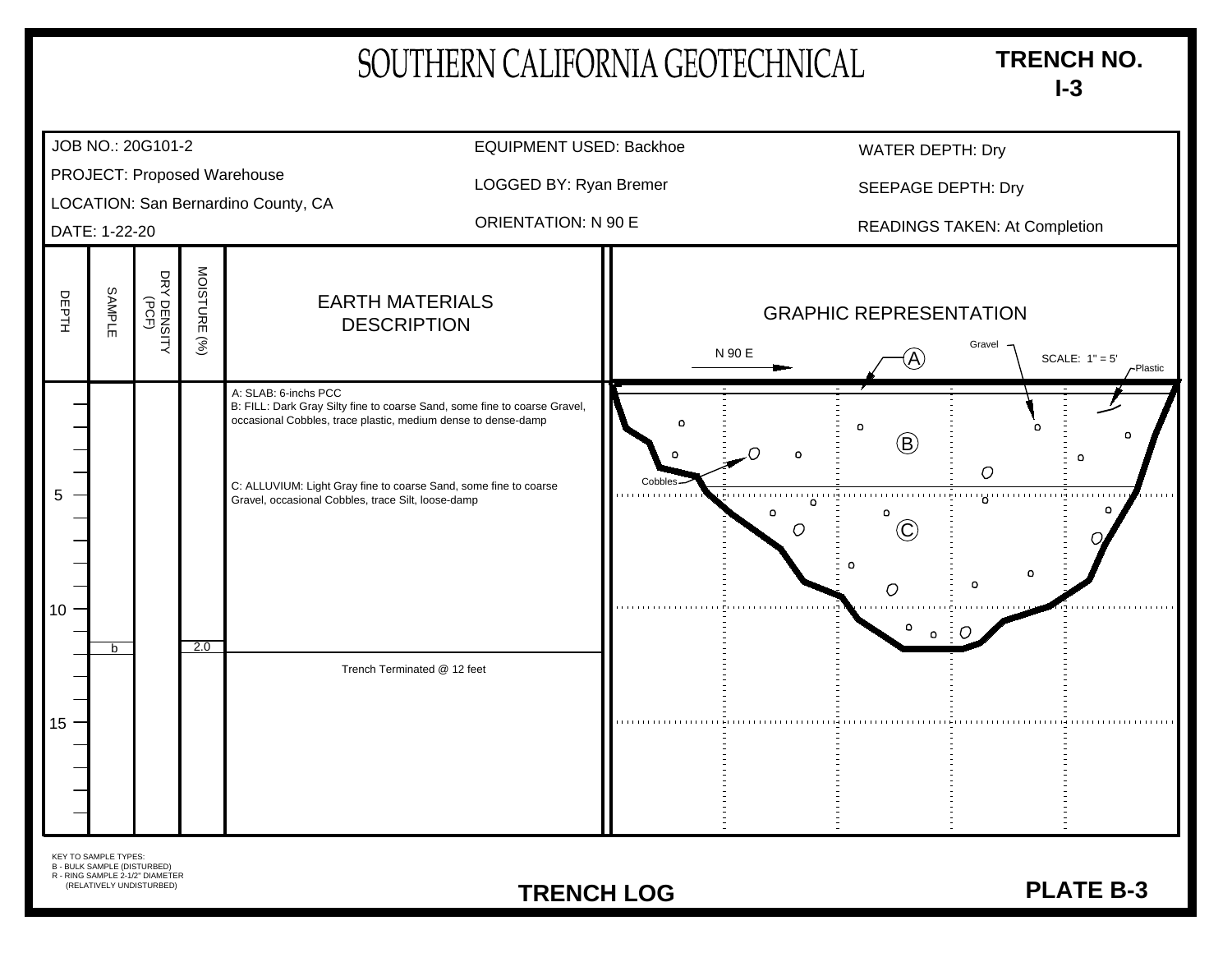| SOUTHERN CALIFORNIA GEOTECHNICAL<br><b>TRENCH NO.</b><br>$I-4$                                                                   |                                                      |              |                                                                                                                                                                                                                              |                                |                                                                                                                         |                               |  |  |
|----------------------------------------------------------------------------------------------------------------------------------|------------------------------------------------------|--------------|------------------------------------------------------------------------------------------------------------------------------------------------------------------------------------------------------------------------------|--------------------------------|-------------------------------------------------------------------------------------------------------------------------|-------------------------------|--|--|
| JOB NO.: 20G101-2                                                                                                                |                                                      |              |                                                                                                                                                                                                                              | <b>EQUIPMENT USED: Backhoe</b> | <b>WATER DEPTH: Dry</b>                                                                                                 |                               |  |  |
| PROJECT: Proposed Warehouse                                                                                                      |                                                      |              |                                                                                                                                                                                                                              | LOGGED BY: Ryan Bremer         | <b>SEEPAGE DEPTH: Dry</b>                                                                                               |                               |  |  |
|                                                                                                                                  | LOCATION: San Bernardino County, CA<br>DATE: 1-22-20 |              |                                                                                                                                                                                                                              | <b>ORIENTATION: N 10 W</b>     |                                                                                                                         | READINGS TAKEN: At Completion |  |  |
| <b>SAMPLE</b><br>DEPTH                                                                                                           | DRY DENSITY<br>(PCF)                                 | MOISTURE (%) | <b>EARTH MATERIALS</b><br><b>DESCRIPTION</b>                                                                                                                                                                                 |                                | <b>GRAPHIC REPRESENTATION</b><br>Cobbles-<br>N 10 W<br>-Plastic                                                         | SCALE: $1" = 5'$              |  |  |
| 5                                                                                                                                |                                                      |              | A: FILL: Light Gray Silty fine to coarse Sand, some fine to coarse Gravel,<br>occasional Cobbles, trace Clay, trace plastic, loose-damp<br>B: FILL: Dark Brown Silty fine Sand, trace Clay, loose-damp                       | ◯                              | O<br>$\left[ \mathsf{A}\right]$<br>$\mathbf{o}$<br>$\left( \widehat{\mathsf{B}}\right)$<br>O<br>$\overline{\mathbf{o}}$ | $\circ$<br>O<br>$\circ$<br>۰  |  |  |
|                                                                                                                                  |                                                      |              | C: ALLUVIUM: Light Gray fine to coarse Sand, some fine to coarse<br>Gravel, little Cobble, trace Silt, loose-damp<br>D: Light Gray fine to coarse Sand, some fine to coarse Gravel, some<br>Cobbles, trace Silt, loose-moist |                                | O<br>$\Omega$<br>٥<br>Ω<br>ം റ<br>$\mathbf{o}$<br>$O^{\circ}O$ <sup>(D)</sup>                                           |                               |  |  |
| <sub>h</sub><br>10 <sup>°</sup><br>$15 -$                                                                                        |                                                      | 10.0         | Trench Terminated @ 10 feet                                                                                                                                                                                                  |                                |                                                                                                                         |                               |  |  |
| <b>KEY TO SAMPLE TYPES:</b><br><b>B - BULK SAMPLE (DISTURBED)</b><br>R - RING SAMPLE 2-1/2" DIAMETER<br>(RELATIVELY UNDISTURBED) |                                                      |              |                                                                                                                                                                                                                              | <b>TRENCH LOG</b>              |                                                                                                                         | <b>PLATE B-4</b>              |  |  |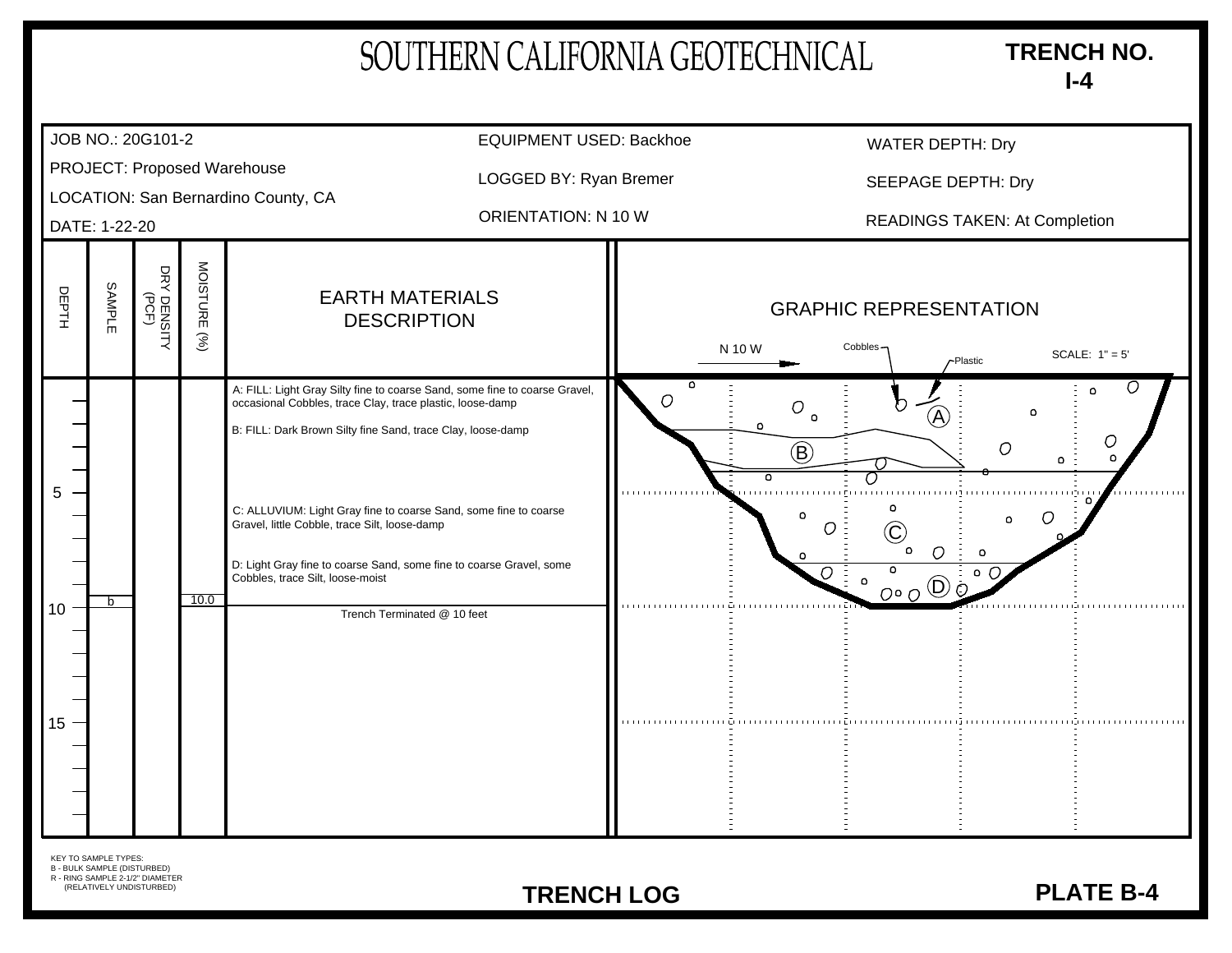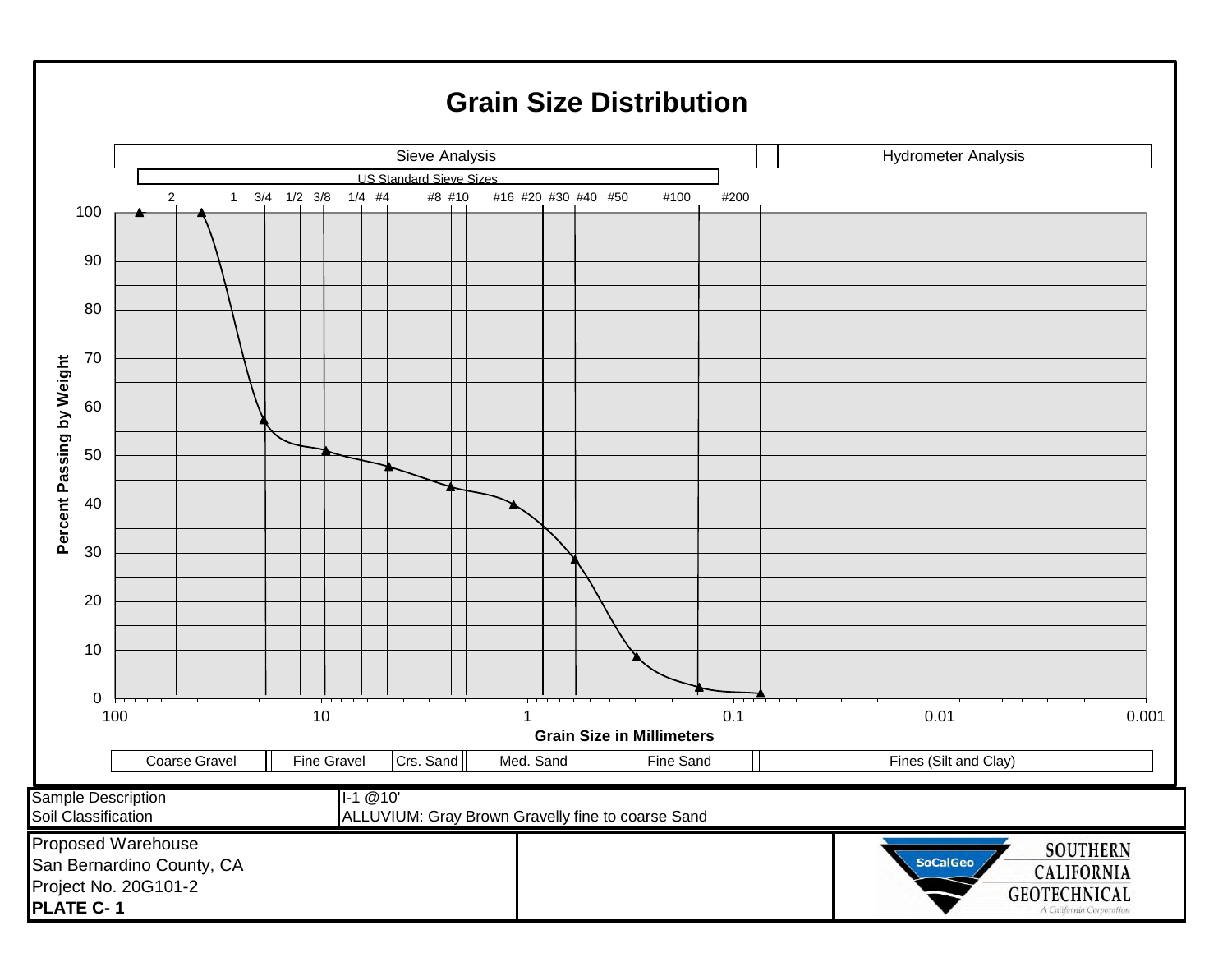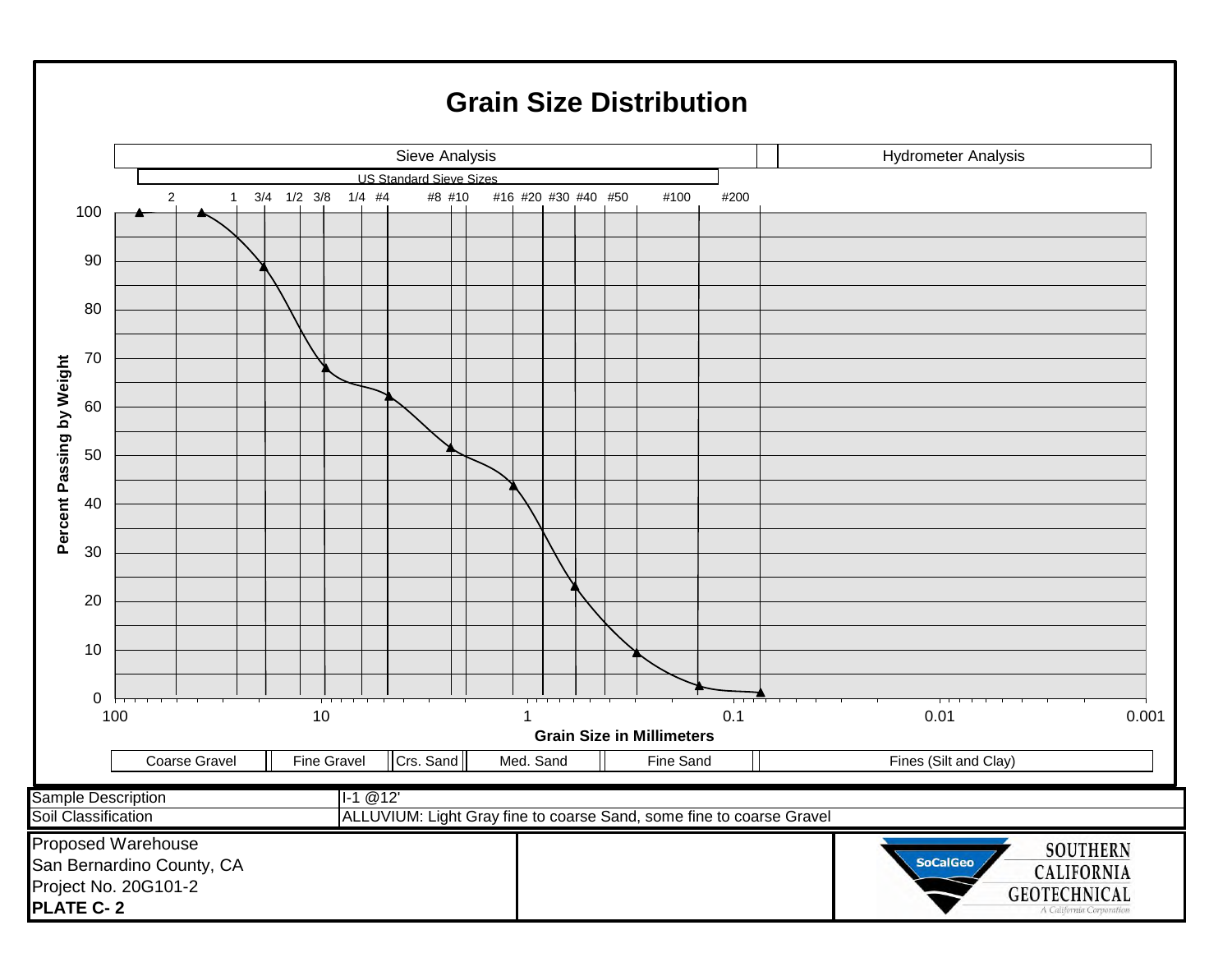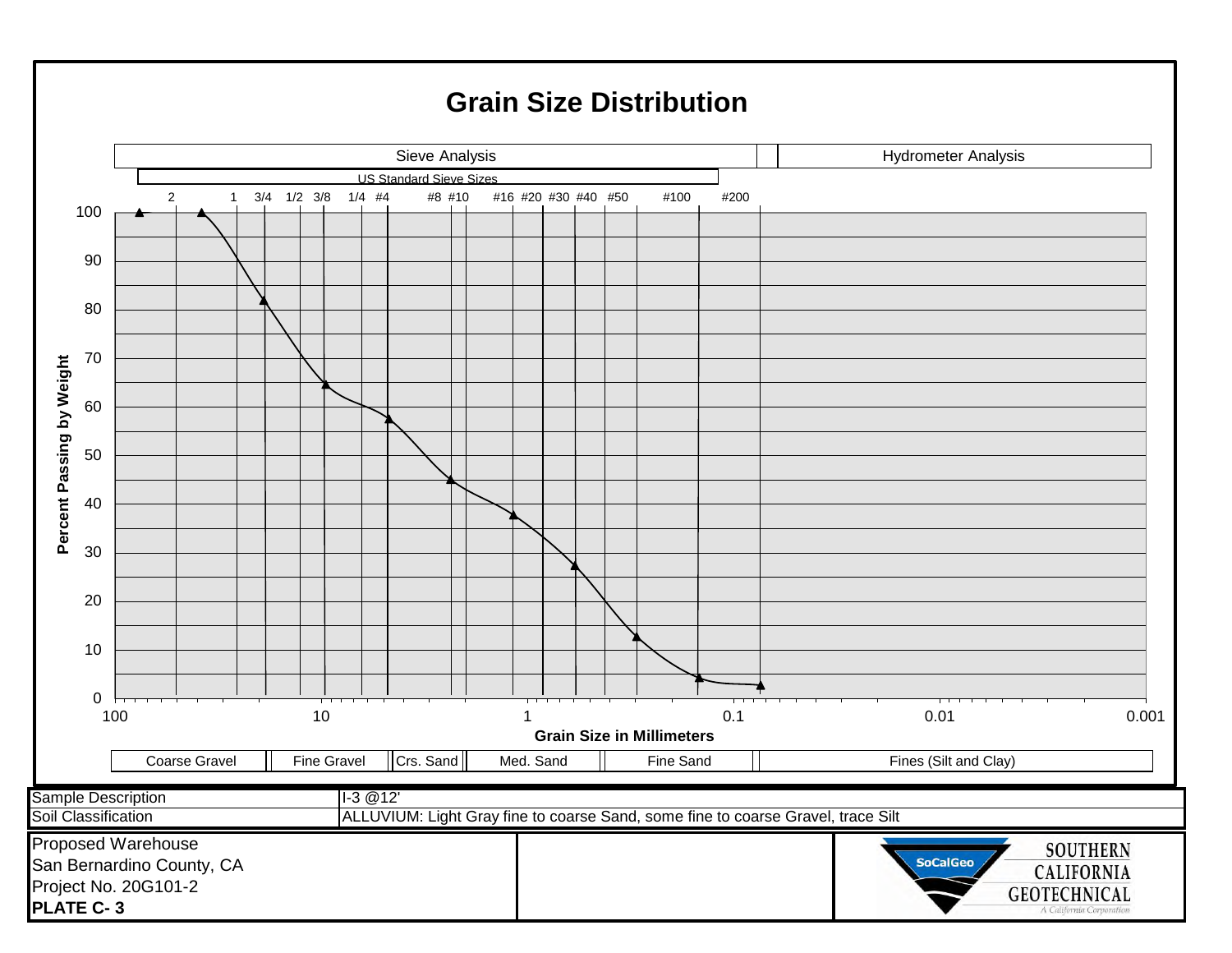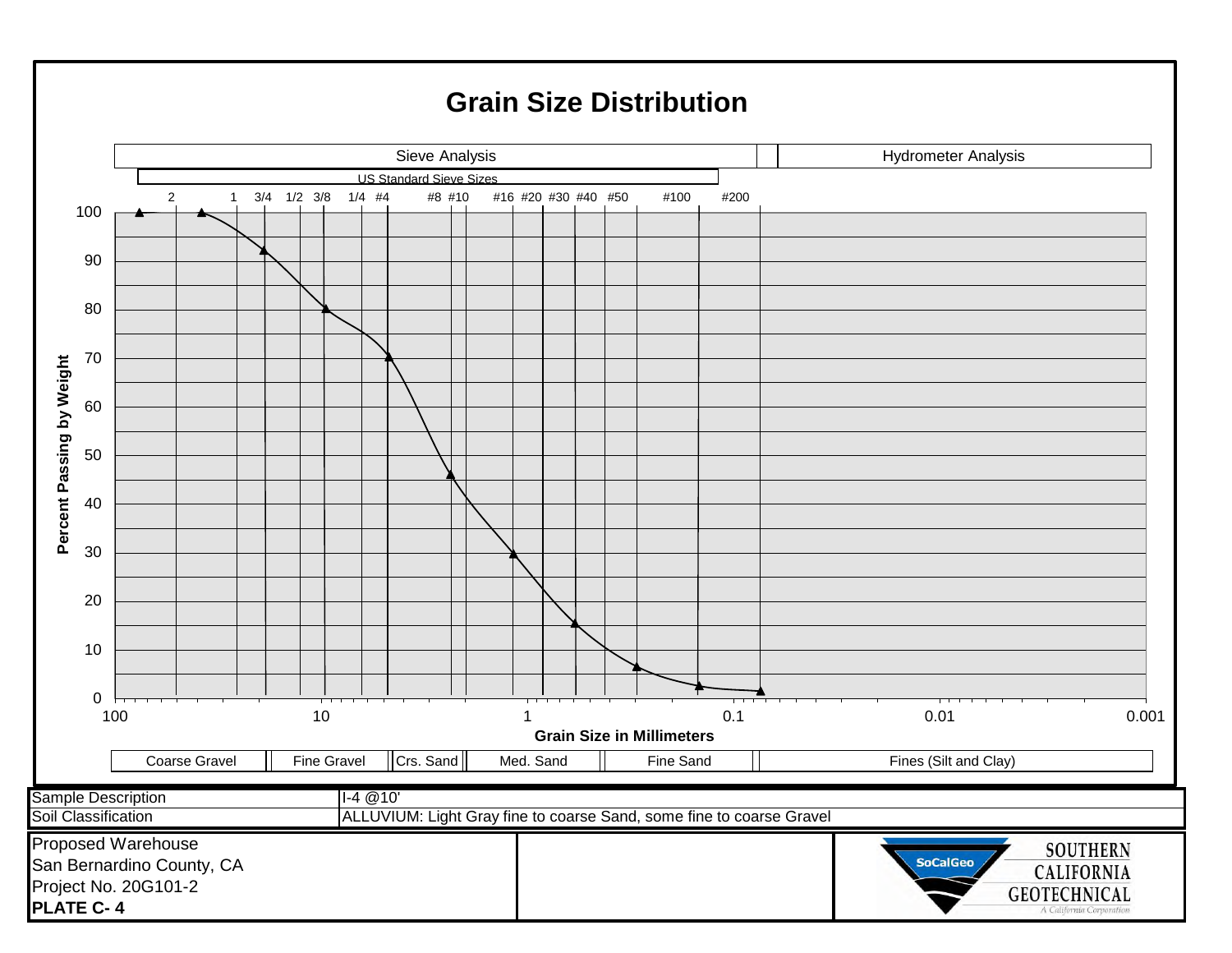| Project Name     | Proposed Warehouse        |
|------------------|---------------------------|
| Project Location | San Bernardino County, CA |
| Project Number   | 20G101-2                  |
| Engineer         | Ryan Bremer               |

Infiltration Test No I-1

| Constants |            |                        |  |  |  |  |  |  |
|-----------|------------|------------------------|--|--|--|--|--|--|
|           |            |                        |  |  |  |  |  |  |
|           | $(ft^2)$   | $\rm (cm^2)$           |  |  |  |  |  |  |
|           | 0.79       | 730                    |  |  |  |  |  |  |
|           | 2.36       | 2189                   |  |  |  |  |  |  |
|           | Anlr. Spac | Diameter   Area   Area |  |  |  |  |  |  |

ヿ

|                |         |           |                |                   |                        | <b>Flow Readings</b> |                        |          |               | <b>Infiltration Rates</b> |         |       |
|----------------|---------|-----------|----------------|-------------------|------------------------|----------------------|------------------------|----------|---------------|---------------------------|---------|-------|
|                |         |           | Interval       | Inner             | Ring                   | Annular              | Space                  | Inner    | Annular Inner |                           | Annular |       |
| Test           |         |           | <b>Elapsed</b> | Ring              | Flow                   | Ring                 | Flow                   | $Ring^*$ | Space*        | $Ring^*$                  | Space*  |       |
| Interval       |         | Time (hr) | (min)          | (m <sub>l</sub> ) | $\text{(cm}^3\text{)}$ | (m <sub>l</sub> )    | $\text{(cm}^3\text{)}$ | (cm/hr)  | (cm/hr)       | (in/hr)                   | (in/hr) |       |
| $\mathbf{1}$   | Initial | 9:37 AM   | 3              | 0                 | 700                    | $\Omega$             | 11500                  | 19.19    | 105.08        | 7.55                      | 41.37   |       |
|                | Final   | 9:40 AM   | 3              | 700               |                        | 11500                |                        |          |               |                           |         |       |
| $\overline{2}$ | Initial | 9:41 AM   | 3              | 0                 | 750                    | Ω                    | 10900                  | 20.56    | 99.59         | 8.09                      | 39.21   |       |
|                | Final   | $9:44$ AM | 7              | 750               |                        | 10900                |                        |          |               |                           |         |       |
| 3              | Initial | 9:46 AM   | 3              | 0                 | 600                    | Ω                    | 10000                  | 16.45    | 91.37         | 6.48                      | 35.97   |       |
|                | Final   | 9:49 AM   | 12             | 600               |                        | 10000                |                        |          |               |                           |         |       |
| $\overline{4}$ | Initial | $9:50$ AM | 3              | 0                 | 600                    | Ω                    | 10500                  | 16.45    | 95.94         | 6.48                      | 37.77   |       |
|                | Final   | 9:53 AM   | 16             | 600               |                        | 10500                |                        |          |               |                           |         |       |
| 5              | Initial | $9:54$ AM | 3              | 0                 | 575                    | Ω                    | 10600                  | 15.76    | 96.85         | 6.21                      | 38.13   |       |
|                | Final   | $9:57$ AM | 20             | 575               |                        | 10600                |                        |          |               |                           |         |       |
| 6              | Initial | 9:58 AM   | 3              | 0                 | 575                    | O                    | 10900                  |          | 15.76         | 99.59                     | 6.21    | 39.21 |
|                | Final   | 10:01 AM  | 24             | 575               |                        | 10900                |                        |          |               |                           |         |       |
| $\overline{7}$ | Initial | 10:02 AM  | 3              | 0                 | 550                    | Ω                    | 10800                  | 15.08    | 98.68         | 5.94                      | 38.85   |       |
|                | Final   | 10:05 AM  | 28             | 550               |                        | 10800                |                        |          |               |                           |         |       |
| 8              | Initial | 10:06 AM  | 3              | 0                 | 575                    | Ω                    | 10900                  | 15.76    | 99.59         | 6.21                      | 39.21   |       |
|                | Final   | 10:09 AM  | 32             | 575               |                        | 10900                |                        |          |               |                           |         |       |
| 9              | Initial | 10:10 AM  | 3              | 0                 | 550                    | O                    | 10900                  | 15.08    | 99.59         | 5.94                      | 39.21   |       |
|                | Final   | 10:13 AM  | 36             | 550               |                        | 10900                |                        |          |               |                           |         |       |
| 10             | Initial | 10:14 AM  | 3              | 0                 | 575                    | O                    | 10800                  | 15.76    | 98.68         | 6.21                      | 38.85   |       |
|                | Final   | 10:17 AM  | 40             | 575               |                        | 10800                |                        |          |               |                           |         |       |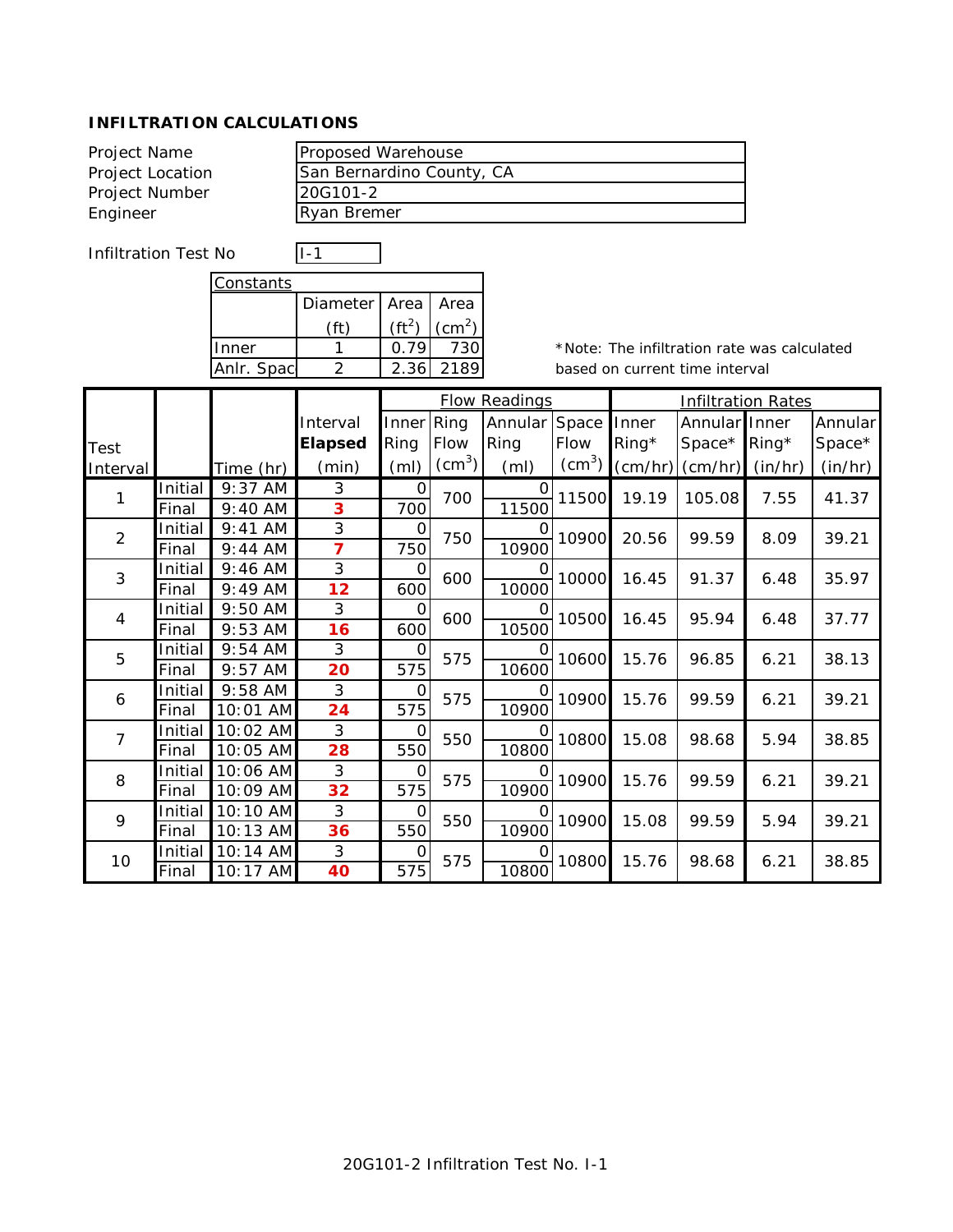| San Bernardino County, CA |
|---------------------------|
| 20G101-2                  |
| Ryan Bremer               |
|                           |

Infiltration Test No I-2

| Constants  |                        |          |              |  |  |  |  |  |
|------------|------------------------|----------|--------------|--|--|--|--|--|
|            | Diameter   Area   Area |          |              |  |  |  |  |  |
|            |                        | $(ft^2)$ | $\rm (cm^2)$ |  |  |  |  |  |
| Inner      |                        | 0.79     | 730          |  |  |  |  |  |
| Anlr. Spac |                        | 2.36     | 2189         |  |  |  |  |  |
|            |                        |          |              |  |  |  |  |  |

٦

|                |         |                    |                |                   | <b>Flow Readings</b> |                   | <b>Infiltration Rates</b> |          |               |          |         |
|----------------|---------|--------------------|----------------|-------------------|----------------------|-------------------|---------------------------|----------|---------------|----------|---------|
|                |         |                    | Interval       | Inner             | Ring                 | Annular           | Space                     | Inner    | Annular Inner |          | Annular |
| Test           |         |                    | <b>Elapsed</b> | Ring              | Flow                 | Ring              | Flow                      | $Ring^*$ | Space*        | $Ring^*$ | Space*  |
| Interval       |         | Time (hr)          | (min)          | (m <sub>l</sub> ) | $\rm (cm^3)$         | (m <sub>l</sub> ) | $\text{(cm}^3\text{)}$    | (cm/hr)  | (cm/hr)       | (in/hr)  | (in/hr) |
| 1              | Initial | 12:49 PM           | 2              | $\circ$           | 750                  | 0                 | 8500                      | 30.84    | 116.50        | 12.14    | 45.86   |
|                | Final   | 12:51<br><b>PM</b> | $\overline{2}$ | 750               |                      | 8500              |                           |          |               |          |         |
| $\overline{2}$ | Initial | 12:53 PM           | $\overline{2}$ | 0                 | 800                  | Ω                 | 6500                      | 32.89    | 89.09         | 12.95    | 35.07   |
|                | Final   | 12:55 PM           | 6              | 800               |                      | 6500              |                           |          |               |          |         |
| 3              | Initial | 12:56 PM           | $\overline{2}$ | O                 | 800                  | Ω                 | 6700                      | 32.89    | 91.83         | 12.95    | 36.15   |
|                | Final   | 12:58 PM           | 9              | 800               |                      | 6700              |                           |          |               |          |         |
| $\overline{4}$ | Initial | 12:59 PM           | $\overline{2}$ | O                 | 750                  | 0                 | 6400                      | 30.84    | 87.72         | 12.14    | 34.53   |
|                | Final   | $1:01$ PM          | 12             | 750               |                      | 6400              |                           |          |               |          |         |
| 5              | Initial | $1:03$ PM          | $\overline{2}$ | 0                 | 750                  | O                 | 7000                      | 30.84    | 95.94         | 12.14    | 37.77   |
|                | Final   | $1:05$ PM          | 16             | 750               |                      | 7000              |                           |          |               |          |         |
| 6              | Initial | 1:06 PM            | $\overline{2}$ | 0                 | 750                  | Ω                 | 6700                      | 30.84    | 91.83         | 12.14    | 36.15   |
|                | Final   | 1:08 PM            | 19             | 750               |                      | $\frac{1}{6700}$  |                           |          |               |          |         |
| $\overline{7}$ | Initial | 1:09 PM            | $\overline{2}$ | 0                 | 750                  | O                 | 5800                      | 30.84    | 79.49         | 12.14    | 31.30   |
|                | Final   | $1:11$ PM          | 22             | 750               |                      | 5800              |                           |          |               |          |         |
| 8              | Initial | $1:13$ PM          | $\overline{2}$ | 0                 | 750                  | O                 | 6400                      | 30.84    | 87.72         | 12.14    | 34.53   |
|                | Final   | $1:15$ PM          | 26             | 750               |                      | 6400              |                           |          |               |          |         |
| 9              | Initial | $1:16$ PM          | $\overline{2}$ | 0                 | 800                  | O                 | 6500                      | 32.89    | 89.09         | 12.95    | 35.07   |
|                | Final   | $1:18$ PM          | 29             | 800               |                      | 6500              |                           |          |               |          |         |
| 10             | Initial | $1:19$ PM          | 2              | 0                 | 750                  | O                 | 6500                      | 30.84    | 89.09         | 12.14    | 35.07   |
|                | Final   | $1:21$ PM          | 32             | 750               |                      | 6500              |                           |          |               |          |         |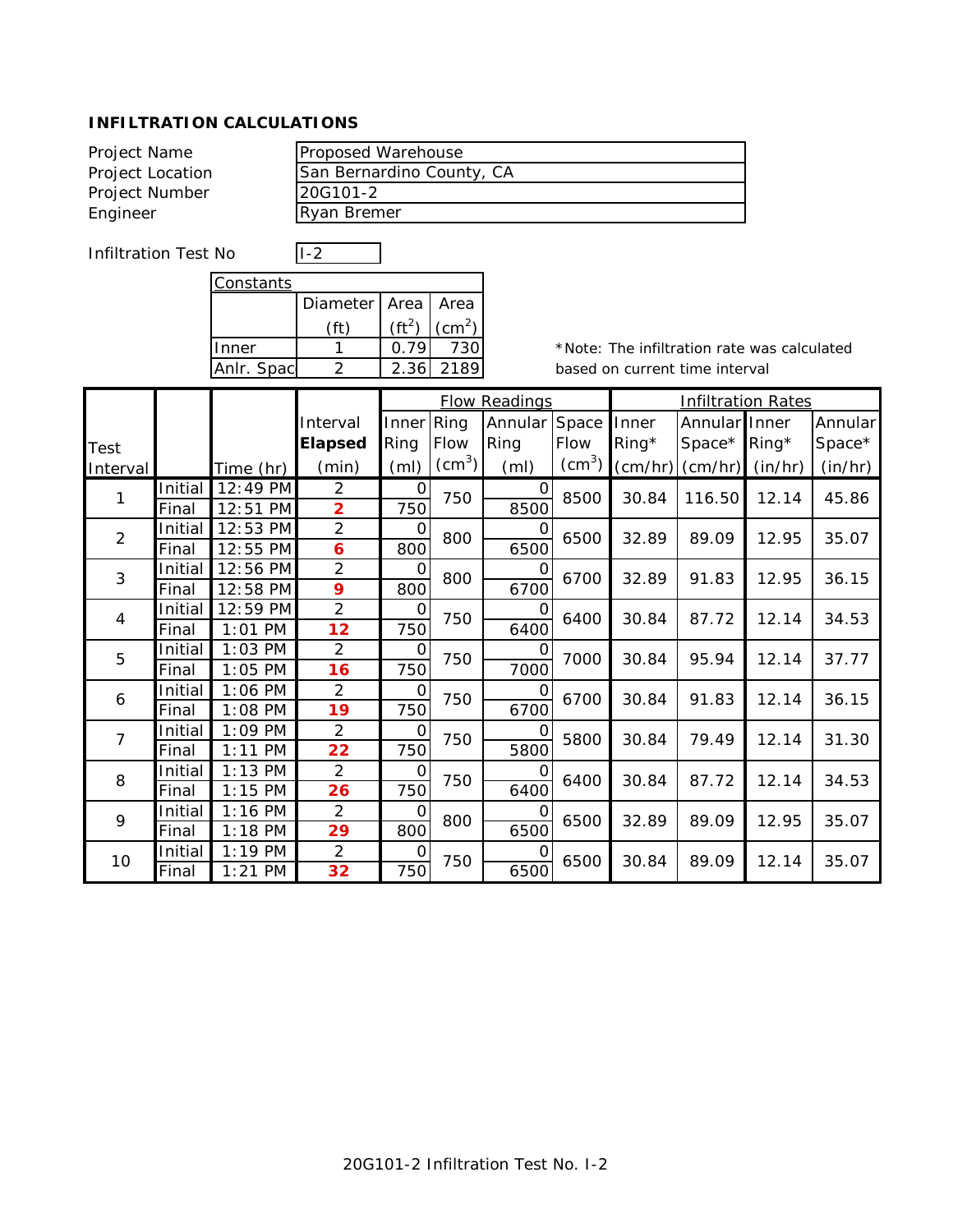| Project Name     | Proposed Warehouse        |
|------------------|---------------------------|
| Project Location | San Bernardino County, CA |
| Project Number   | 20G101-2                  |
| Engineer         | <b>Ryan Bremer</b>        |
|                  |                           |

٦

Infiltration Test No **I-3** 

| Constants   |          |        |            |  |
|-------------|----------|--------|------------|--|
|             | Diameter | Area I | Area       |  |
|             |          |        | (cm $^2$ ) |  |
| nner        |          | 0.785  | $130 -$    |  |
| Anlr. Space |          | 2.356  | 2189       |  |

|          |         |           |                | <b>Flow Readings</b> |              |                   |                        | <b>Infiltration Rates</b> |         |          |         |
|----------|---------|-----------|----------------|----------------------|--------------|-------------------|------------------------|---------------------------|---------|----------|---------|
|          |         |           | Interval       | Inner                | Ring         | Annular           | Space                  | Inner                     | Annular | Inner    | Annular |
| Test     |         |           | <b>Elapsed</b> | Ring                 | Flow         | Ring              | <b>Flow</b>            | $Ring^*$                  | Space*  | $Ring^*$ | Space*  |
| Interval |         | Time (hr) | (min)          | (m <sub>l</sub> )    | $\rm (cm^3)$ | (m <sub>l</sub> ) | $\text{(cm}^3\text{)}$ | (cm/hr)                   | (cm/hr) | (in/hr)  | (in/hr) |
|          | Initial | 10:17 AM  | 5              | Ω                    | 1600         | O                 | 5400                   | 26.31                     | 29.60   | 10.36    | 11.66   |
|          | Final   | 10:22 AM  | 5              | 1600                 |              | 5400              |                        |                           |         |          |         |
| 2        | Initial | 10:23 AM  | 5              | O                    | 1200         | 0                 | 6500                   | 19.74                     | 35.63   | 7.77     | 14.03   |
|          | Final   | 10:28 AM  | 11             | 1200                 |              | 6500              |                        |                           |         |          |         |
| 3        | Initial | 10:29 AM  | 5              | Ω                    | 1400         | O                 | 6400                   | 23.03                     | 35.09   | 9.07     | 13.81   |
|          | Final   | 10:34 AM  | 17             | 1400                 |              | 6400              |                        |                           |         |          |         |
| 4        | Initial | 10:35 AM  | 5              | Ω                    | 1400         | O                 | 5500                   | 23.03                     | 30.15   | 9.07     | 11.87   |
|          | Final   | 10:40 AM  | 23             | 1400                 |              | 5500              |                        |                           |         |          |         |
| 5        | Initial | 10:41 AM  | 5              | Ω                    | 1400         |                   | 5600                   | 23.03                     | 30.70   | 9.07     | 12.09   |
|          | Final   | 10:46 AM  | 29             | 1400                 |              | 5600              |                        |                           |         |          |         |
| 6        | Initial | 10:47 AM  | 5              | O                    | 1400         | O                 | 6000                   | 23.03                     | 32.89   | 9.07     | 12.95   |
|          | Final   | 10:52 AM  | 35             | 1400                 |              | 6000              |                        |                           |         |          |         |
| 7        | Initial | 10:54 AM  | 5              | $\Omega$             | 1450         | 0                 | 5900                   | 23.85                     | 32.34   | 9.39     | 12.73   |
|          | Final   | 10:59 AM  | 42             | 1450                 |              | 5900              |                        |                           |         |          |         |
| 8        | Initial | 11:00 AM  | 5              | ∩                    | 1400         |                   | 5900                   | 23.03                     | 32.34   | 9.07     | 12.73   |
|          | Final   | 11:05 AM  | 48             | 1400                 |              | 5900              |                        |                           |         |          |         |